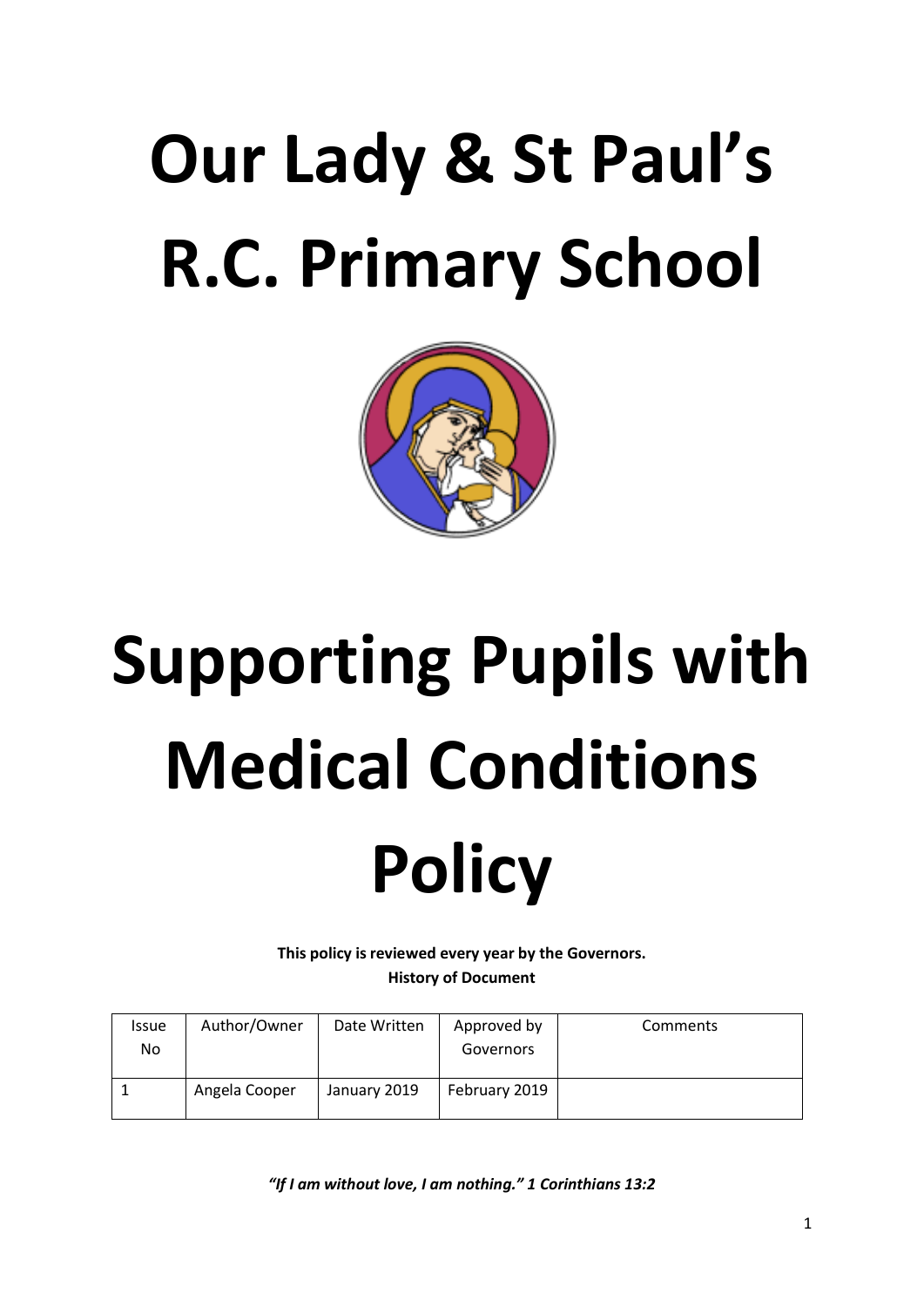#### *Mission Statement*

#### *"If I am without love, I am nothing." 1 Corinthians 13:2*

#### **At Our Lady and St Paul's we encourage each other to love, learn and live as friends of Jesus Christ.**

#### **We aim…**

- to encourage every member of our school community, children and adults, to grow in faith.
- to encourage a love for learning and a thirst for knowledge to enable all children to reach their full academic potential.
- to encourage our children to grow and develop their talents, skills and enquiring minds.
- to encourage our school community to have trust, respect and love for everyone.

#### **We will achieve this by…**

- $\triangleright$  providing opportunities for prayer, worship and Religious Education.
- $\triangleright$  providing an engaging curriculum which will inspire lifelong learning.
- $\triangleright$  providing opportunities for children to have enriching experiences beyond the classroom.
- $\triangleright$  providing opportunities for our school to reach out and embrace the parish and wider community.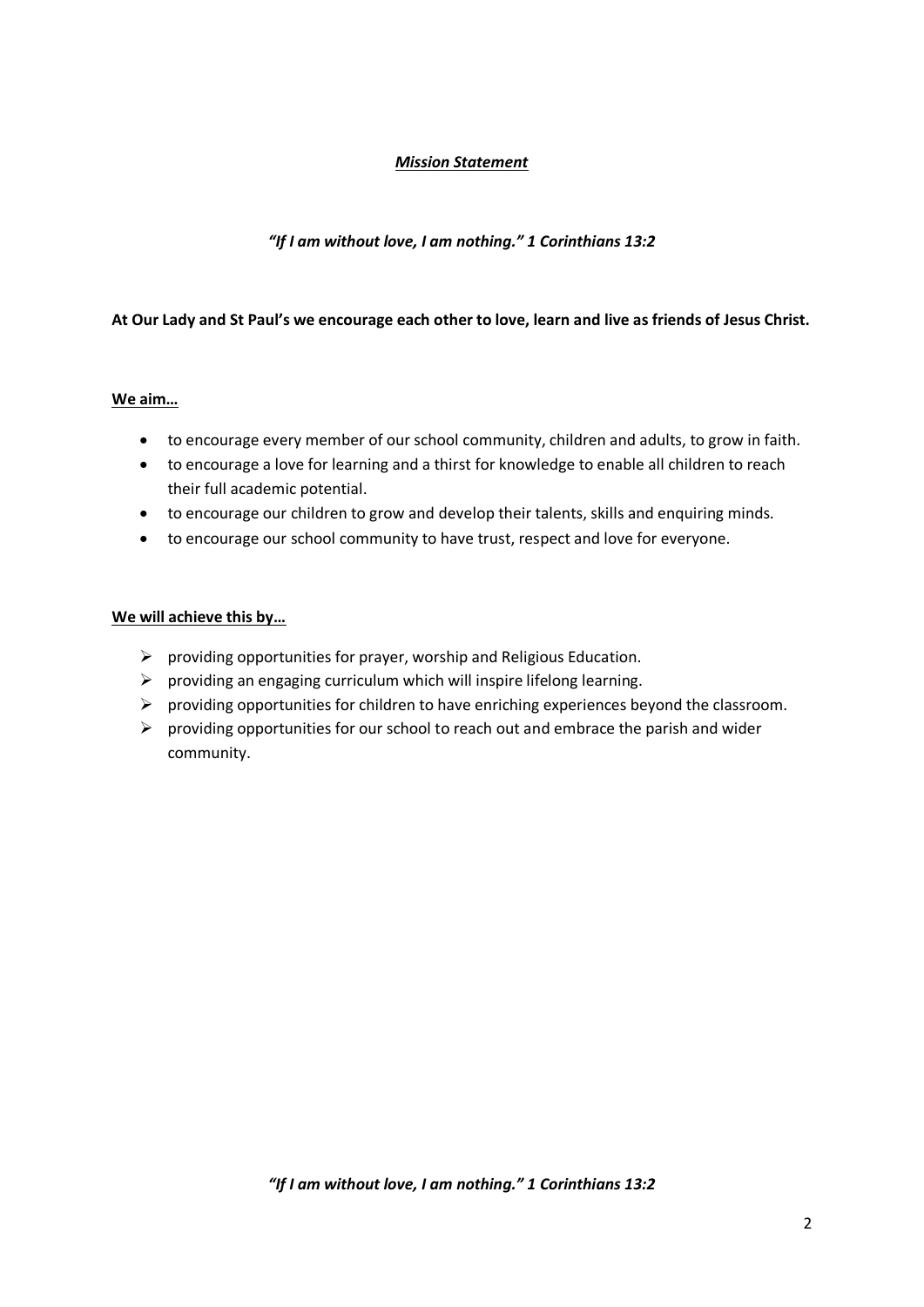#### **Contents:**

[Statement of intent](#page-3-0)

- 1. [Legal framework](#page-3-1)
- 2. [The role of the governing board](#page-4-0)
- 3. [The role of the Headteacher](#page-5-0)
- 4. [The role of parents/carers](#page-5-1)
- 5. [The role of pupils](#page-6-0)
- 6. [The role of school staff](#page-6-1)
- 7. [The role of the school nurse](#page-6-2)
- 8. [The role of clinical commissioning groups \(CCGs\)](#page-6-3)
- 9. [The role of other healthcare professionals](#page-7-0)
- 10. [The role of providers of health services](#page-7-1)
- 11. [The role of the LA](#page-7-2)
- 12. [The role of Ofsted](#page-7-3)
- 13. [Admissions](#page-7-4)
- 14. [Notification procedure](#page-8-0)
- 15. [Staff training and support](#page-8-1)
- 16. [Self-management](#page-9-0)
- 17. [Supply teachers](#page-9-1)
- 18. [Individual healthcare](#page-9-2) plans (IHPs)
- 19. [Managing medicines](#page-10-0)
- 20. [Adrenaline auto-injectors \(AAIs\)](#page-11-0)
- 21. [Record keeping](#page-13-0)
- 22. [Emergency procedures](#page-13-1)
- 23. [Day trips, residential visits and sporting activities](#page-13-2)
- 24. [Unacceptable practice](#page-14-0)
- 25. [Liability and indemnity](#page-14-1)
- 26. [Complaints](#page-15-0)
- 27. [Home-to-school transport](#page-15-1)
- 28. [Defibrillators](#page-15-2)
- 29. [Policy review](#page-15-2)

#### Appendices

- a) [Individual Healthcare Plan Implementation](#page-16-0) Procedure
- b) [Individual Healthcare Plan](#page-17-0)
- c) [Parental Agreement for the School to Administer Medicine](#page-20-0)
- d) [Record of Medicine Administered to an Individual Child](#page-22-0)
- e) [Record of Medicine Administered to All Children](#page-25-0)
- f) Staff Training Record [Administration of Medication](#page-26-0)
- g) [Contacting Emergency Services](#page-27-0)
- h) [Letter Inviting Parents/Carers to Contribute to Individual Healthcare Plan](#page-28-0)  [Development](#page-28-0)
- i) [Incident Reporting Form](#page-29-0)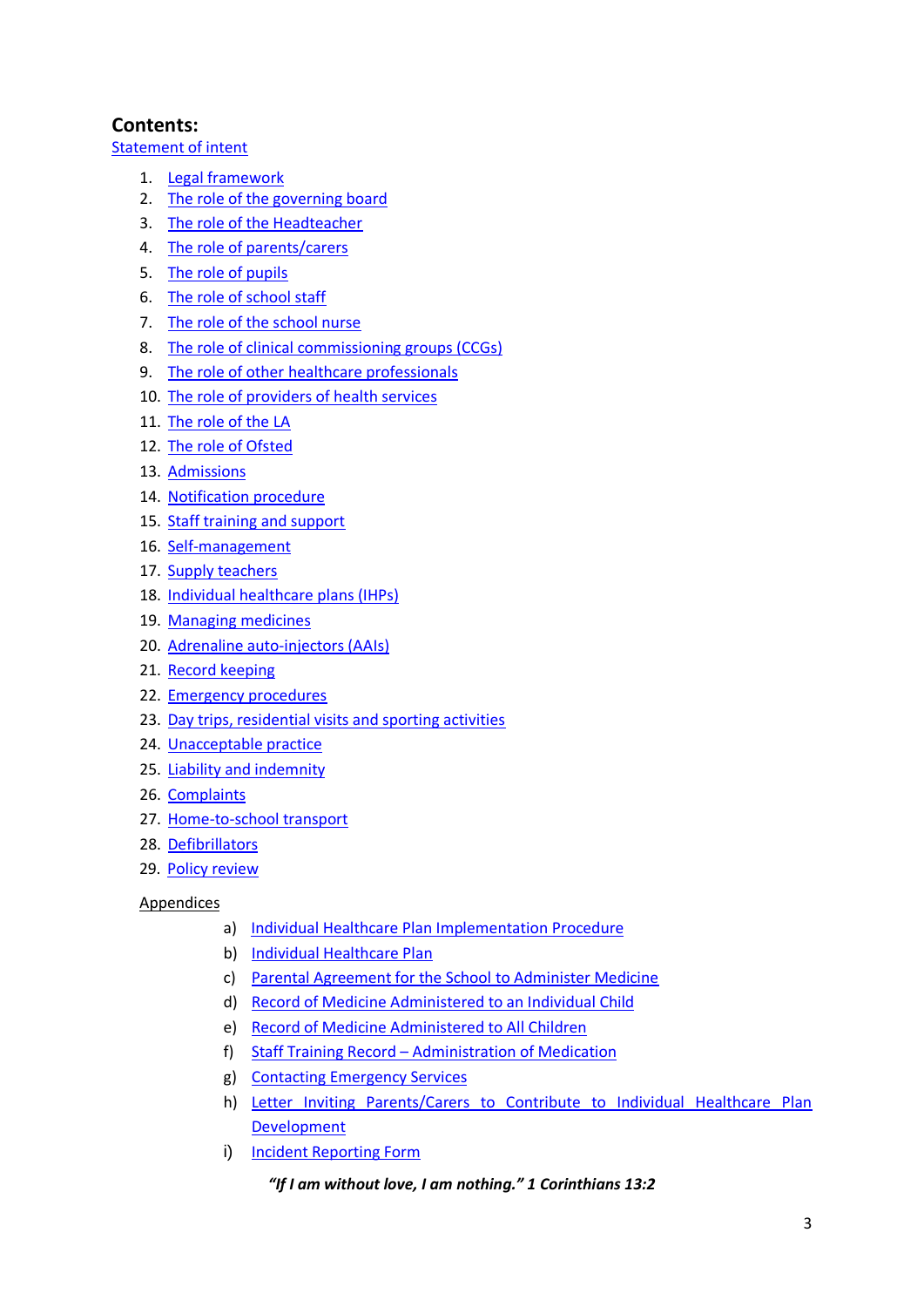#### <span id="page-3-0"></span>**Statement of intent**

The governing board of Our Lady and St Paul's RC Primary School has a duty to ensure arrangements are in place to support pupils with medical conditions. The aim of this policy is to ensure that all pupils with medical conditions, in terms of both physical and mental health, receive appropriate support allowing them to play a full and active role in school life, remain healthy, have full access to education (including school trips and physical education) and achieve their academic potential.

Our Lady and St Paul's RC Primary School believes it is important that parents/carers of pupils with medical conditions feel confident that the school provides effective support for their child's medical condition, and that pupils feel safe in the school environment.

There are also social and emotional implications associated with medical conditions. Pupils with medical conditions can develop emotional disorders, such as self-consciousness, anxiety and depression, and be subject to bullying. This policy aims to minimise the risks of pupils experiencing these difficulties.

Long-term absences, as a result, of medical conditions can affect educational attainment, impact integration with peers, and affect wellbeing and emotional health. This policy contains procedures to minimise the impact of long-term absence and effectively manage short-term absence.

Some pupils with medical conditions, may be considered to be disabled under the definition set out in the Equality Act 2010. The school has a duty to comply with the Act in all such cases.

In addition, some pupils with medical conditions may also have SEND and have an education, health and care (EHC) plan collating their health, social and SEND provision. For these pupils, compliance with the DfE's 'Special educational needs and disability code of practice: 0 to 25 years' and the school's SEND Policy will ensure compliance with legal duties.

<span id="page-3-1"></span>To ensure that the needs of our pupils with medical conditions are fully understood and effectively supported, we consult with health and social care professionals, pupils and their parents/carers.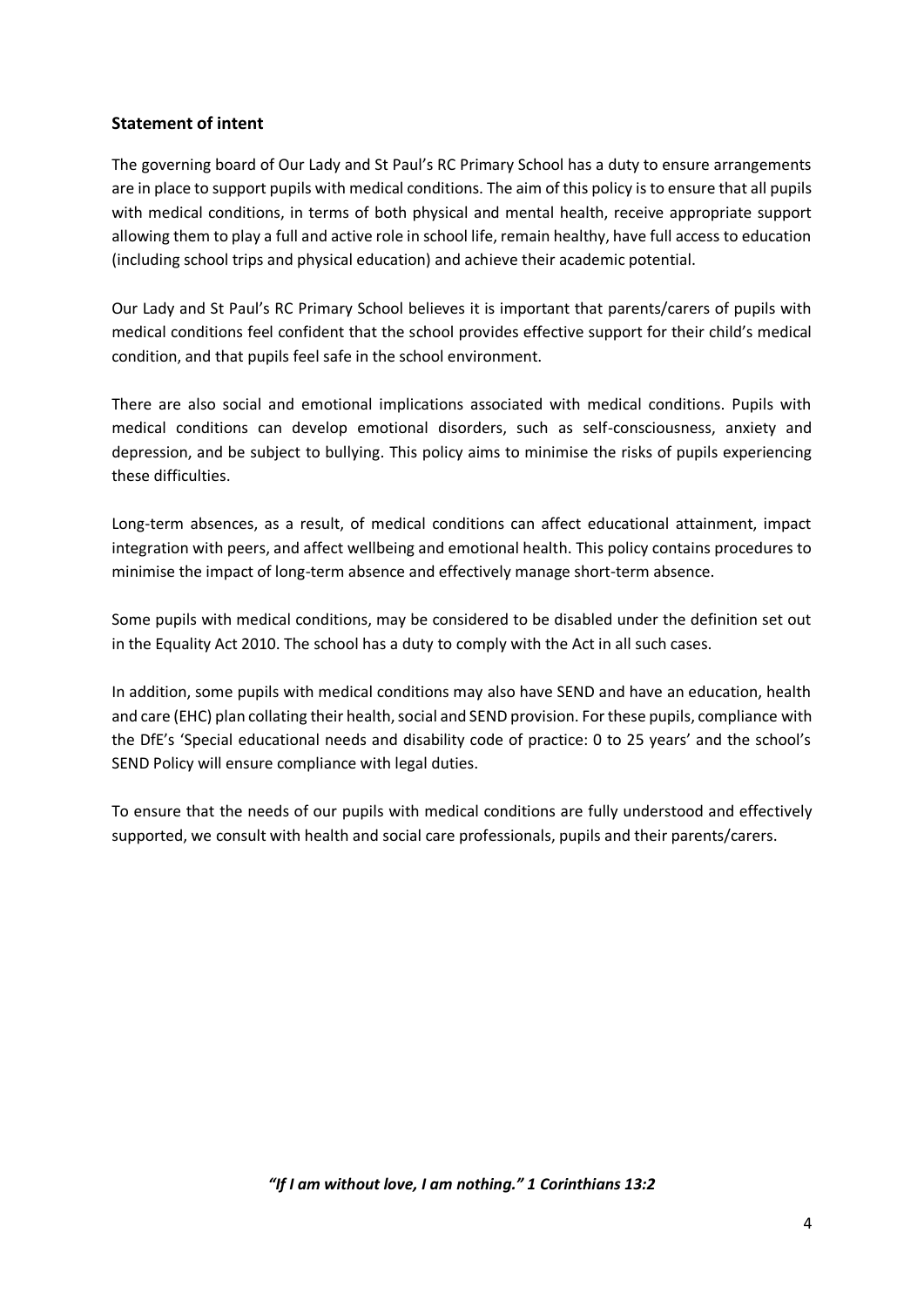#### **1. Legal framework**

- 1.1. This policy has due regard to legislation including, but not limited to, the following:
	- The Children and Families Act 2014
	- The Education Act 2002
	- The Education Act 1996 (as amended)
	- The Children Act 1989
	- The National Health Service Act 2006 (as amended)
	- The Equality Act 2010
	- The Health and Safety at Work etc. Act 1974
	- The Misuse of Drugs Act 1971
	- The Medicines Act 1968
	- The School Premises (England) Regulations 2012 (as amended)
	- The Special Educational Needs and Disability Regulations 2014 (as amended)
	- The Human Medicines (Amendment) Regulations 2017
- 1.2. This policy has due regard to the following guidance:
	- DfE (2015) 'Special educational needs and disability code of practice: 0-25 years'
	- DfE (2015) 'Supporting pupils at school with medical conditions'
	- DfE (2000) 'Guidance on first aid for schools'
	- Ofsted (2015) 'The common inspection framework: education, skills and early years'
	- Department of Health (2017) 'Guidance on the use of adrenaline auto-injectors in schools'
- 1.3. This policy has due regard to the following school policies:
	- Administering Medication Policy
	- SEND Policy
	- Complaints Procedure Policy

#### <span id="page-4-0"></span>**2. The role of the governing board**

- 2.1. The governing board:
	- Is legally responsible for fulfilling its statutory duties under legislation.
	- Ensures that arrangements are in place to support pupils with medical conditions.
	- Ensures that pupils with medical conditions can access and enjoy the same opportunities as any other pupil at the school.
	- Works with the LA, health professionals, commissioners and support services to ensure that pupils with medical conditions receive a full education.
	- Ensures that, following long-term or frequent absence, pupils with medical conditions are reintegrated effectively.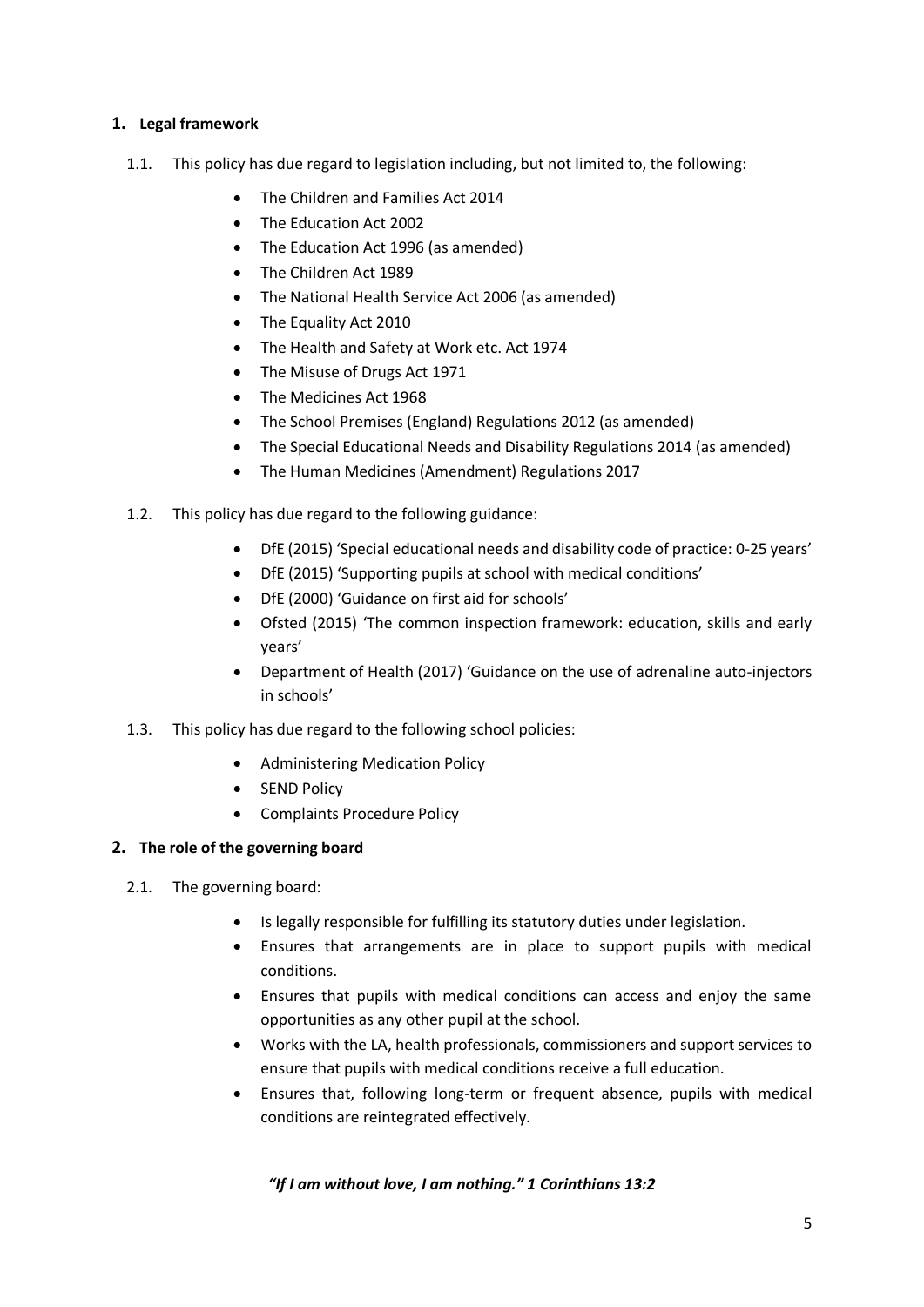- Ensures that the focus is on the needs of each pupil and what support is required to support their individual needs.
- Instils confidence in parents/carers and pupils in the school's ability to provide effective support.
- Ensures that all members of staff are properly trained to provide the necessary support and are able to access information and other teaching support materials as needed.
- Ensures that no prospective pupil is denied admission to the school because arrangements for their medical condition have not been made.
- Ensures that pupils' health is not put at unnecessary risk. As a result, the board holds the right to not accept a pupil into school at times where it would be detrimental to the health of that pupil or others to do so, such as where the child has an infectious disease.
- Ensures that policies, plans, procedures and systems are properly and effectively implemented.
- 2.2. The Headteacher holds overall responsibility for implementation of this policy.

#### <span id="page-5-0"></span>**3. The role of the Headteacher**

- 3.1. The Headteacher:
	- Ensures that this policy is effectively implemented with stakeholders.
	- Ensures that all staff are aware of this policy and understand their role in its implementation.
	- Ensures that a sufficient number of staff are trained and available to implement this policy and deliver against all individual healthcare plans (IHPs), including in emergency situations.
	- Considers recruitment needs for the specific purpose of ensuring pupils with medical conditions are properly supported.
	- Has overall responsibility for the development of IHPs.
	- Ensures that staff are appropriately insured and aware of the insurance arrangements.
	- Contacts the school nursing service where a pupil with a medical condition requires support that has not yet been identified.

#### <span id="page-5-1"></span>**4. The role of parents/carers**

- 4.1. Parents/carers:
	- Notify the school if their child has a medical condition.
	- Provide the school with sufficient and up-to-date information about their child's medical needs.
	- Are involved in the development and review of their child's IHP.
	- Carry out any agreed actions contained in the IHP.
	- Ensure that they, or another nominated adult, are contactable at all times.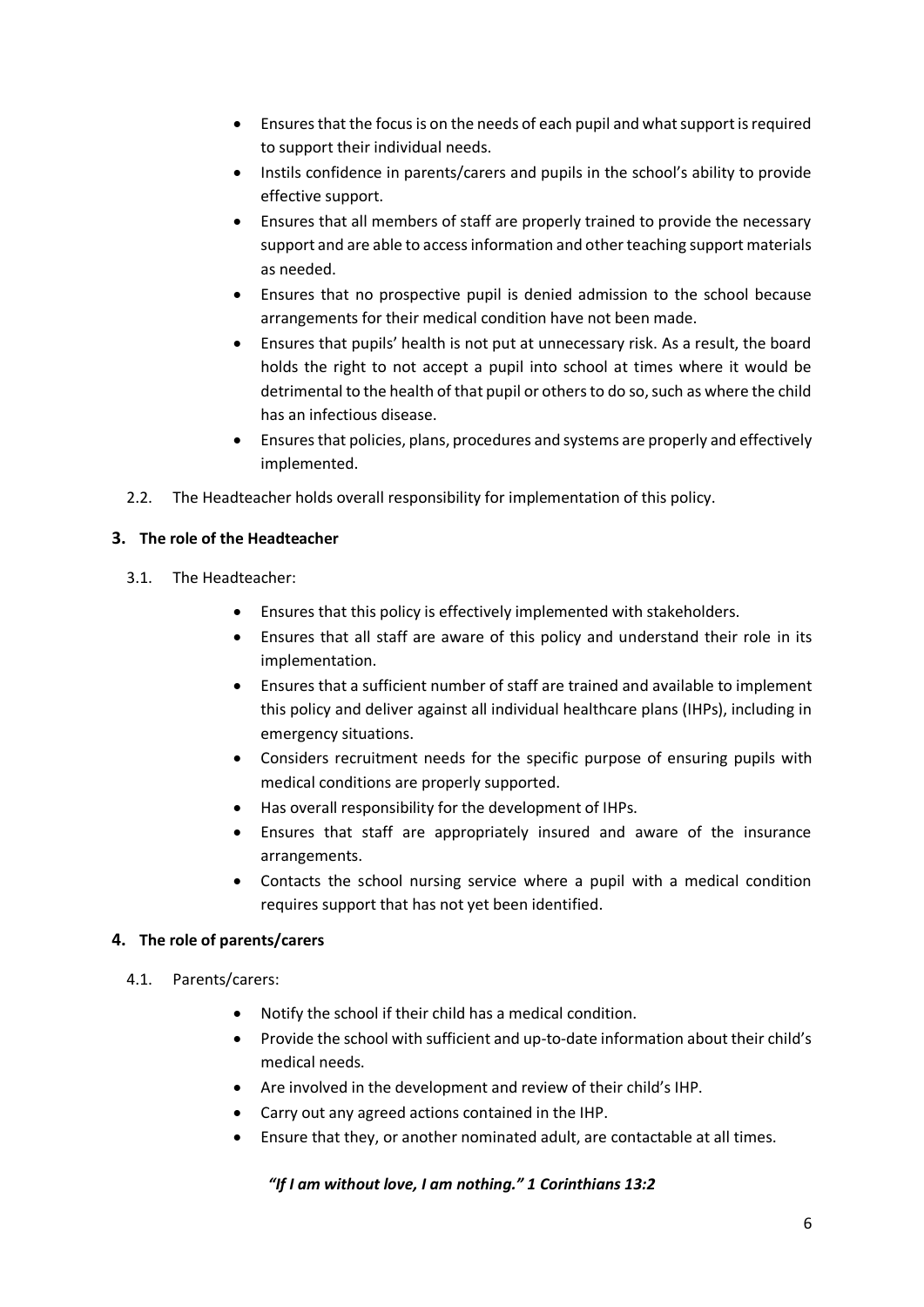#### <span id="page-6-0"></span>**5. The role of pupils**

- 5.1. Pupils:
- Are fully involved in discussions about their medical support needs.
- Contribute to the development of their IHP.
- Are sensitive to the needs of pupils with medical conditions.

#### <span id="page-6-1"></span>**6. The role of school staff**

- 6.1. School staff:
	- May be asked to provide support to pupils with medical conditions, including the administering of medicines, but are not required to do so.
	- Take into account the needs of pupils with medical conditions in their lessons when deciding whether or not to volunteer to administer medication.
	- Receive sufficient training and achieve the required level of competency before taking responsibility for supporting pupils with medical conditions.
	- Know what to do and respond accordingly when they become aware that a pupil with a medical condition needs help.

#### <span id="page-6-2"></span>**7. The role of the school nurse**

- 7.1. The school nurse:
	- At the earliest opportunity, notifies the school when a pupil has been identified as having a medical condition, which requires support in school.
	- Supports staff to implement IHPs and provides advice and training.
	- Liaises with lead clinicians locally on appropriate support for pupils with medical conditions.

#### <span id="page-6-3"></span>**8. The role of clinical commissioning groups (CCGs)**

- 8.1. CCGs:
- Ensure that commissioning is responsive to pupils' needs, and that health services are able to cooperate with schools supporting pupils with medical conditions.
- Make joint commissioning arrangements for education, health and care provision for pupils with SEND.
- Are responsive to LAs and schools looking to improve links between health services and schools.
- Provide clinical support for pupils who have long-term conditions and disabilities.
- Ensure that commissioning arrangements provide the necessary ongoing support essential to ensuring the safety of vulnerable pupils.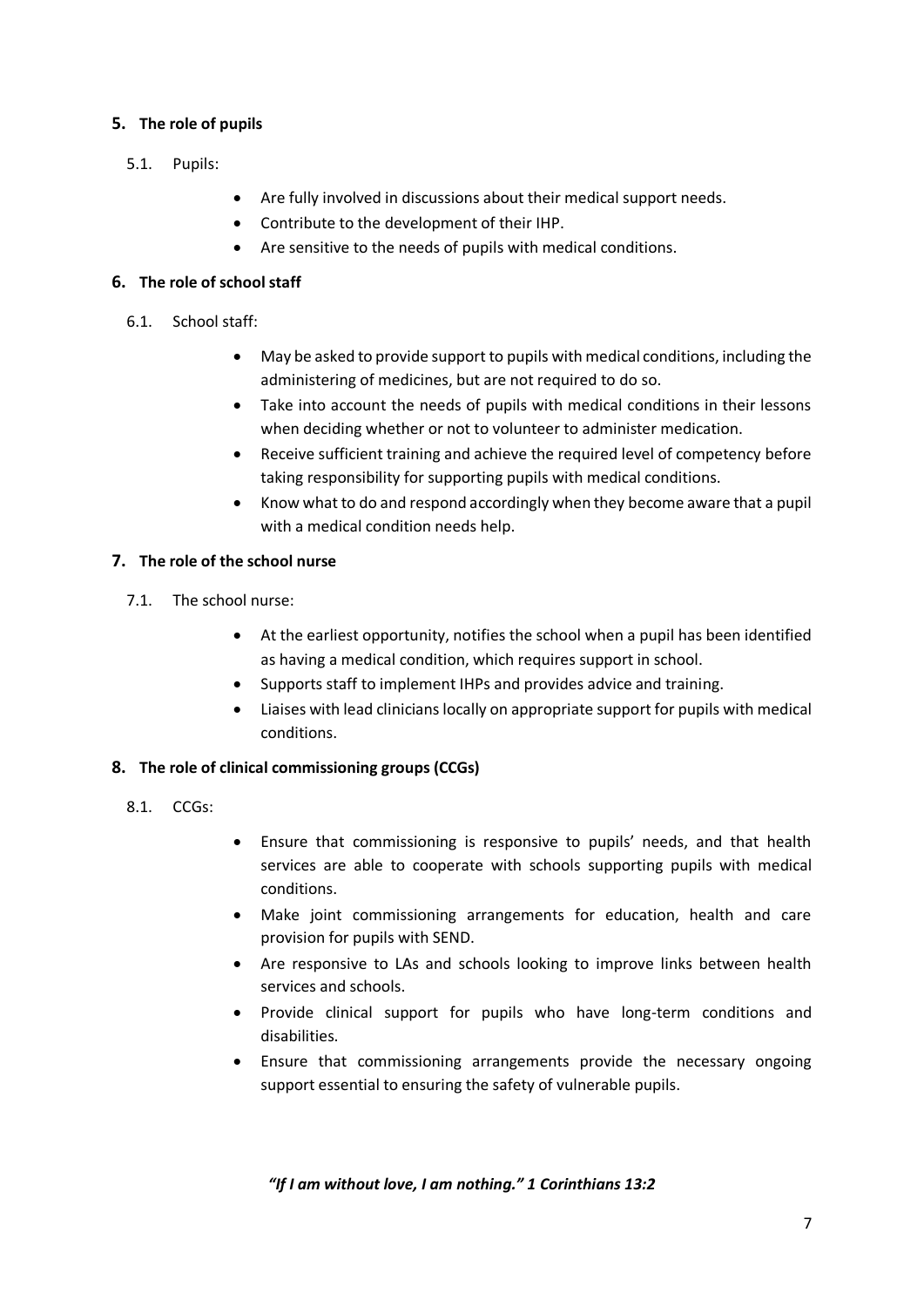#### <span id="page-7-0"></span>**9. The role of other healthcare professionals**

- 9.1. Other healthcare professionals, including GPs and paediatricians:
	- Notify the school nurse when a child has been identified as having a medical condition that will require support at school.
	- Provide advice on developing IHPs.
	- May provide support in the school for children with particular conditions, e.g. asthma, diabetes and epilepsy.

#### <span id="page-7-1"></span>**10. The role of providers of health services**

10.1. Providers of health services co-operate with the school, including ensuring communication, liaising with the school nurse and other healthcare professionals, and participating in local outreach training.

#### <span id="page-7-2"></span>**11. The role of the LA**

- 11.1. The LA:
- Commissions school nurses for local schools.
- Promotes co-operation between relevant partners.
- Makes joint commissioning arrangements for education, health and care provision for pupils with SEND.
- Provides support, advice and guidance, and suitable training for school staff, ensuring that IHPs can be effectively delivered.
- Works with the school to ensure that pupils with medical conditions can attend school full-time.
- 11.2. Where a pupil is away from school for 15 days or more (whether consecutively or across a school year), the LA has a duty to make alternative arrangements, as the pupil is unlikely to receive a suitable education in a mainstream school.

#### <span id="page-7-3"></span>**12. The role of Ofsted**

- 12.1. Ofsted inspectors will consider how well the school meets the needs of the full range of pupils, including those with medical conditions.
- 12.2. Key judgements are informed by the progress and achievement of pupils with medical conditions, alongside pupils with SEND, and also by pupils' spiritual, moral, social and cultural development.

#### <span id="page-7-4"></span>**13. Admissions**

- 13.1. No child is denied admission to the school or prevented from taking up a school place because arrangements for their medical condition have not been made.
- 13.2. A child may only be refused admission if it would be detrimental to the health of the child to admit them into the school setting.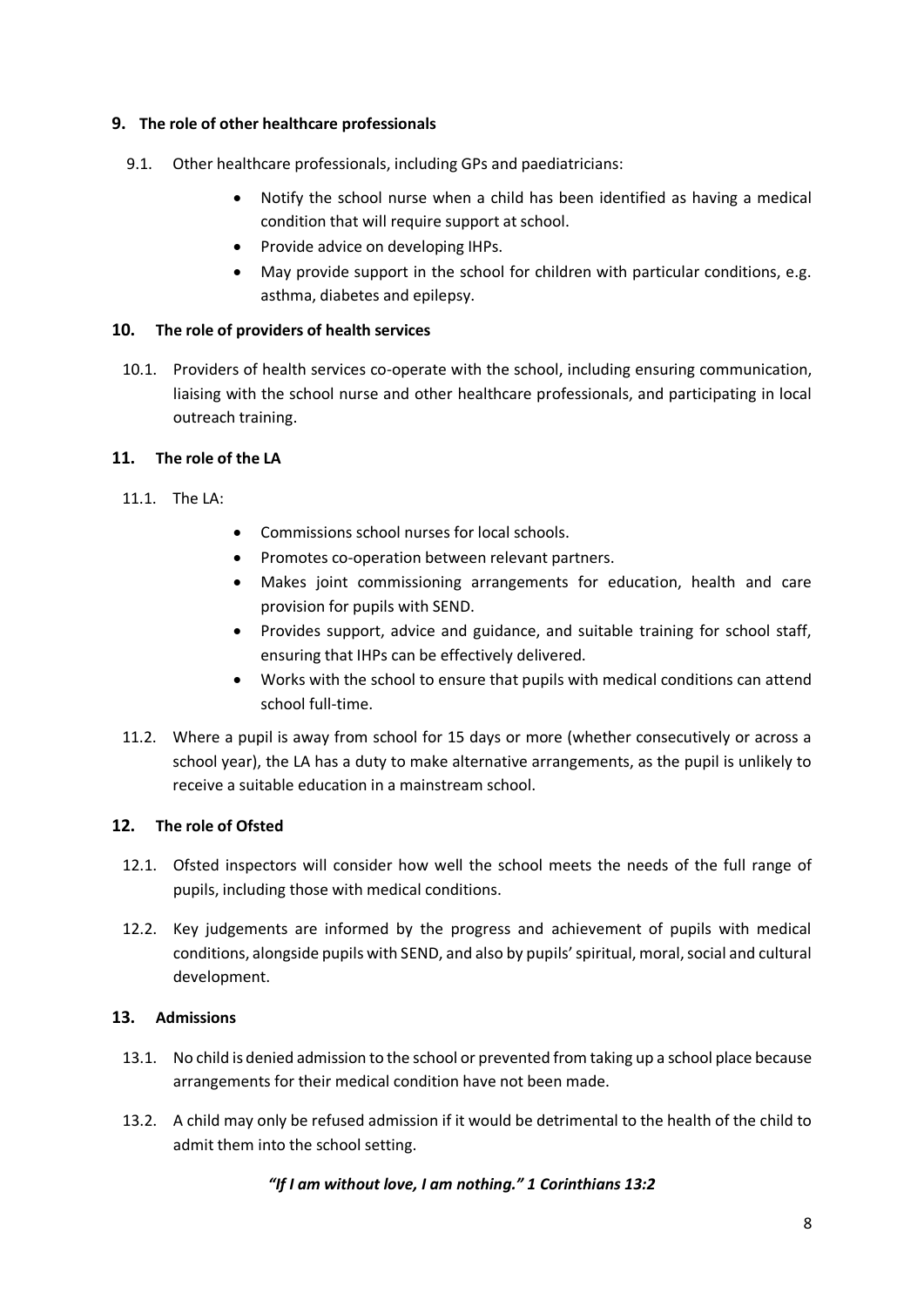#### <span id="page-8-0"></span>**14. Notification procedure**

- 14.1. When the school is notified that a pupil has a medical condition that requires support in school, the school nurse informs the Headteacher. Following this, the school begins to arrange a meeting with parents/carers, healthcare professionals and the pupil, with a view to discussing the necessity of an IHP (outlined in detail i[n section 18\)](#page-9-2).
- 14.2. The school does not wait for a formal diagnosis before providing support to pupils. Where a pupil's medical condition is unclear, or where there is a difference of opinion concerning what support is required, a judgement is made by the Headteacher based on all available evidence (including medical evidence and consultation with parents/carers).
- 14.3. For a pupil starting at the school in a September uptake, arrangements are in place prior to their introduction and informed by their previous institution.
- 14.4. Where a pupil joins the school mid-term or a new diagnosis is received, arrangements are put in place within two weeks.

#### <span id="page-8-1"></span>**15. Staff training and support**

- 15.1. Any staff member providing support to a pupil with medical conditions receives suitable training.
- 15.2. Staff do not undertake healthcare procedures or administer medication without appropriate training.
- 15.3. Training needs are assessed by the SENCO through the development and review of Individual Health Plans, on a termly basis for all school staff, and when a new staff member arrives.
- 15.4. Through training, staff have the requisite competency and confidence to support pupils with medical conditions and fulfil the requirements set out in IHPs. Staff understand the medical condition(s) they are asked to support, their implications, and any preventative measures that must be taken.
- 15.5. The School nurse confirms the proficiency of staff in performing medical procedures or providing medication.
- 15.6. A first-aid certificate does not constitute appropriate training for supporting pupils with medical conditions.
- 15.7. Whole-school awareness training is carried out on a yearly basis for all staff, and included in the induction of new staff members.
- 15.8. The SENCO and Headteacher identify suitable training opportunities that ensure all medical conditions affecting pupils in the school are fully understood, and that staff can recognise difficulties and act quickly in emergency situations.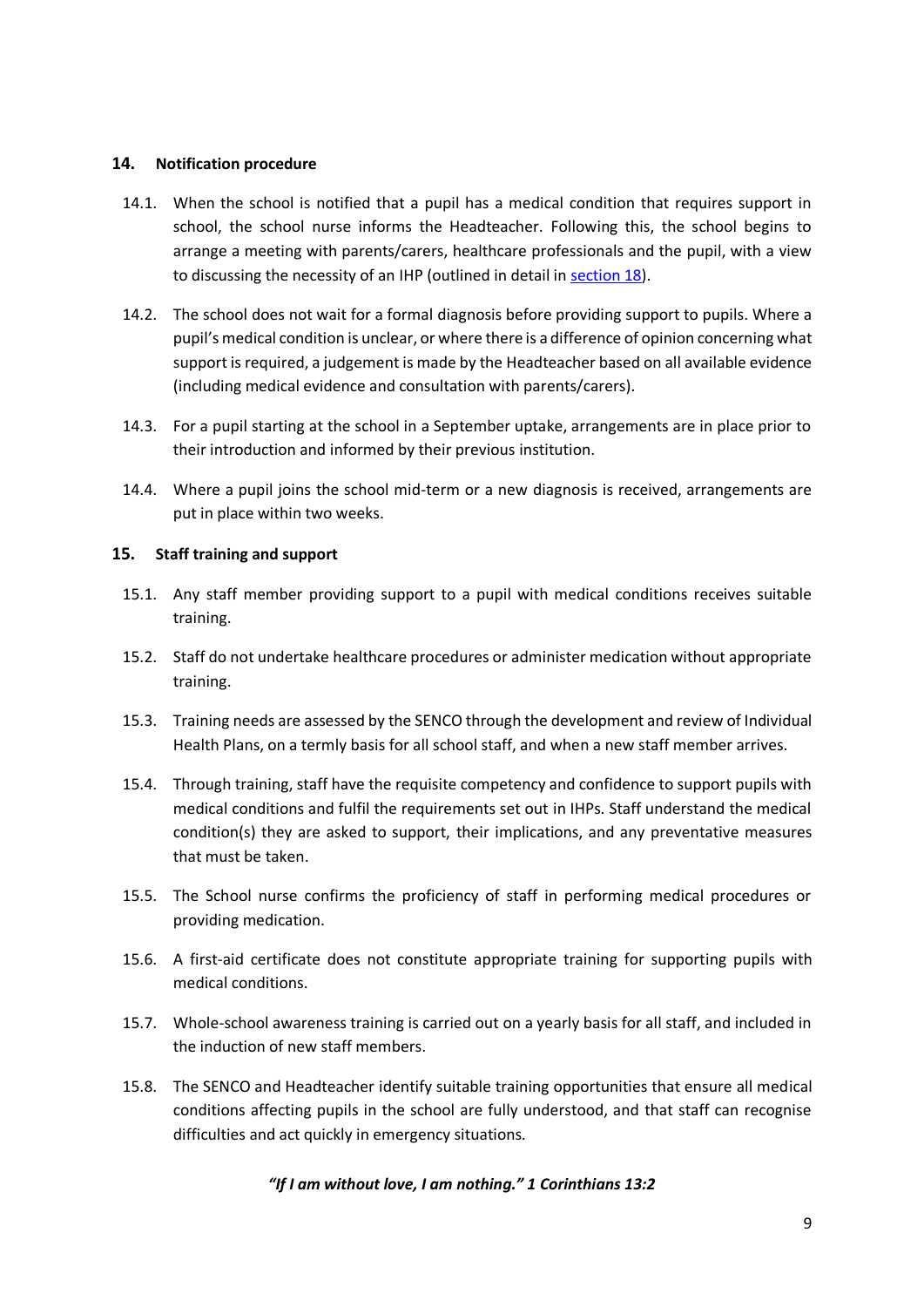- 15.9. Training is commissioned by the school business manager in conjunction with the SENCO and Headteacher and provided by the following bodies:
	- The school nurse
	- The Epilepsy Specialist Nurse
- 15.10. Parents/carers of pupils with medical conditions are consulted for specific advice and their views are sought where necessary, but they will not be used as a sole trainer.
- 15.11. The governing board will provide details of further CPD opportunities for staff regarding supporting pupils with medical conditions.

#### <span id="page-9-0"></span>**16. Self-management**

- 16.1. Following discussion with parents/carers, pupils who are competent to manage their own health needs and medicines are encouraged to take responsibility for self-managing their medicines and procedures. This is reflected in their IHP.
- 16.2. Where possible, pupils are allowed to carry their own medicines and relevant devices.
- 16.3. Where it is not possible for pupils to carry their own medicines or devices, they are held in suitable locations that can be accessed quickly and easily.
- 16.4. If a pupil refuses to take medicine or carry out a necessary procedure, staff will not force them to do so. Instead, the procedure agreed in the pupil's IHP is followed. Following such an event, parents/carers are informed so that alternative options can be considered.
- 16.5. If a child with a controlled drug passes it to another child for use, this is an offence and appropriate disciplinary action is taken.

#### <span id="page-9-1"></span>**17. Supply teachers**

- 17.1. Supply teachers are:
	- Provided with access to this policy.
	- Informed of all relevant medical conditions of pupils in the class they are providing cover for.
	- Covered under the school's insurance arrangements.

#### <span id="page-9-2"></span>**18. Individual healthcare plans (IHPs)**

- 18.1. The school, healthcare professionals and parent/carer(s) agree, based on evidence, whether an IHP is required for a pupil, or whether it would be inappropriate or disproportionate to their level of need. If no consensus can be reached, the Headteacher makes the final decision.
- 18.2. The school, parent/carer(s) and a relevant healthcare professional work in partnership to create and review IHPs. Where appropriate, the pupil is also involved in the process.
- 18.3. IHPs include the following information:
	- *"If I am without love, I am nothing." 1 Corinthians 13:2* The medical condition, along with its triggers, symptoms, signs and treatments.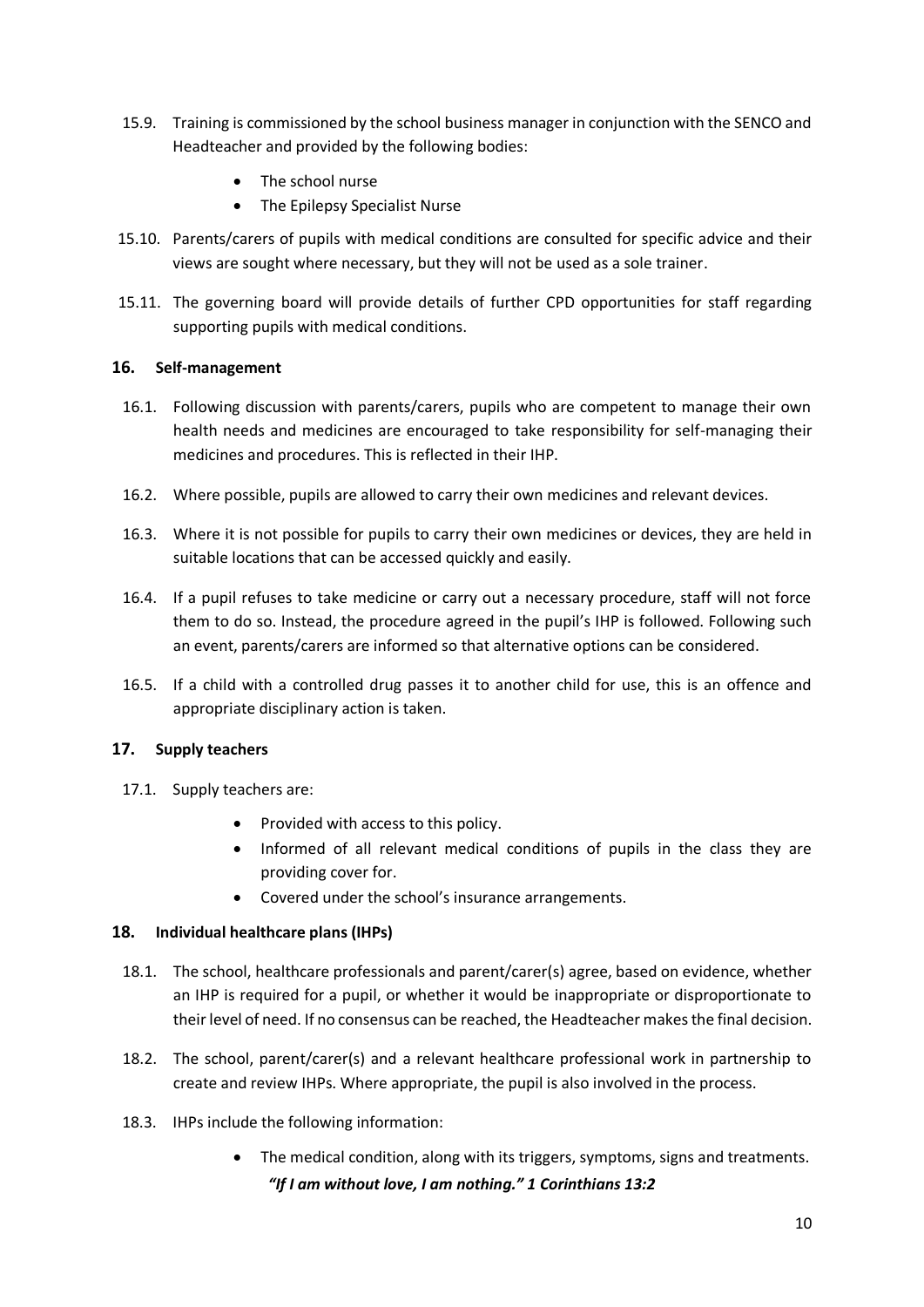- The pupil's needs, including medication (dosages, side effects and storage), other treatments, facilities, equipment, access to food and drink (where this is used to manage a condition), dietary requirements and environmental issues.
- The support needed for the pupil's educational, social and emotional needs.
- The level of support needed, including in emergencies.
- Whether a child can self-manage their medication.
- Who will provide the necessary support, including details of the expectations of the role and the training needs required, as well as who will confirm the supporting staff member's proficiency to carry out the role effectively.
- Cover arrangements for when the named supporting staff member is unavailable.
- Who needs to be made aware of the pupil's condition and the support required.
- Arrangements for obtaining written permission from parents/carers for medicine to be administered by school staff or self-administered by the pupil.
- Separate arrangements or procedures required during school trips and activities.
- Where confidentiality issues are raised by the parent/carer(s) or pupil, the designated individual to be entrusted with information about the pupil's medical condition.
- What to do in an emergency, including contact details and contingency arrangements.
- 18.4. Where a pupil has an emergency healthcare plan prepared by their lead clinician, this is used to inform the IHP.
- 18.5. IHPs are easily accessible to those who need to refer to them, but confidentiality is preserved.
- 18.6. IHPs are reviewed on at least an annual basis, or when a child's medical circumstances change, whichever is sooner.
- 18.7. Where a pupil has an EHC plan, the IHP is linked to it or becomes part of it.
- 18.8. Where a child has SEND but does not have a statement or EHC plan, their SEND should be mentioned in their IHP.
- 18.9. Where a child is returning from a period of hospital education, alternative provision or home tuition, we work with the LA and education provider to ensure that their IHP identifies the support the child needs to reintegrate.

#### <span id="page-10-0"></span>**19. Managing medicines**

- 19.1. In accordance with the school's Administering Medication Policy, medicines are only administered at school when it would be detrimental to a pupil's health or school attendance not to do so.
- 19.2. Pupils under 16 years of age are not given prescription or non-prescription medicines without their parent/carer's written consent – except where the medicine has been prescribed to the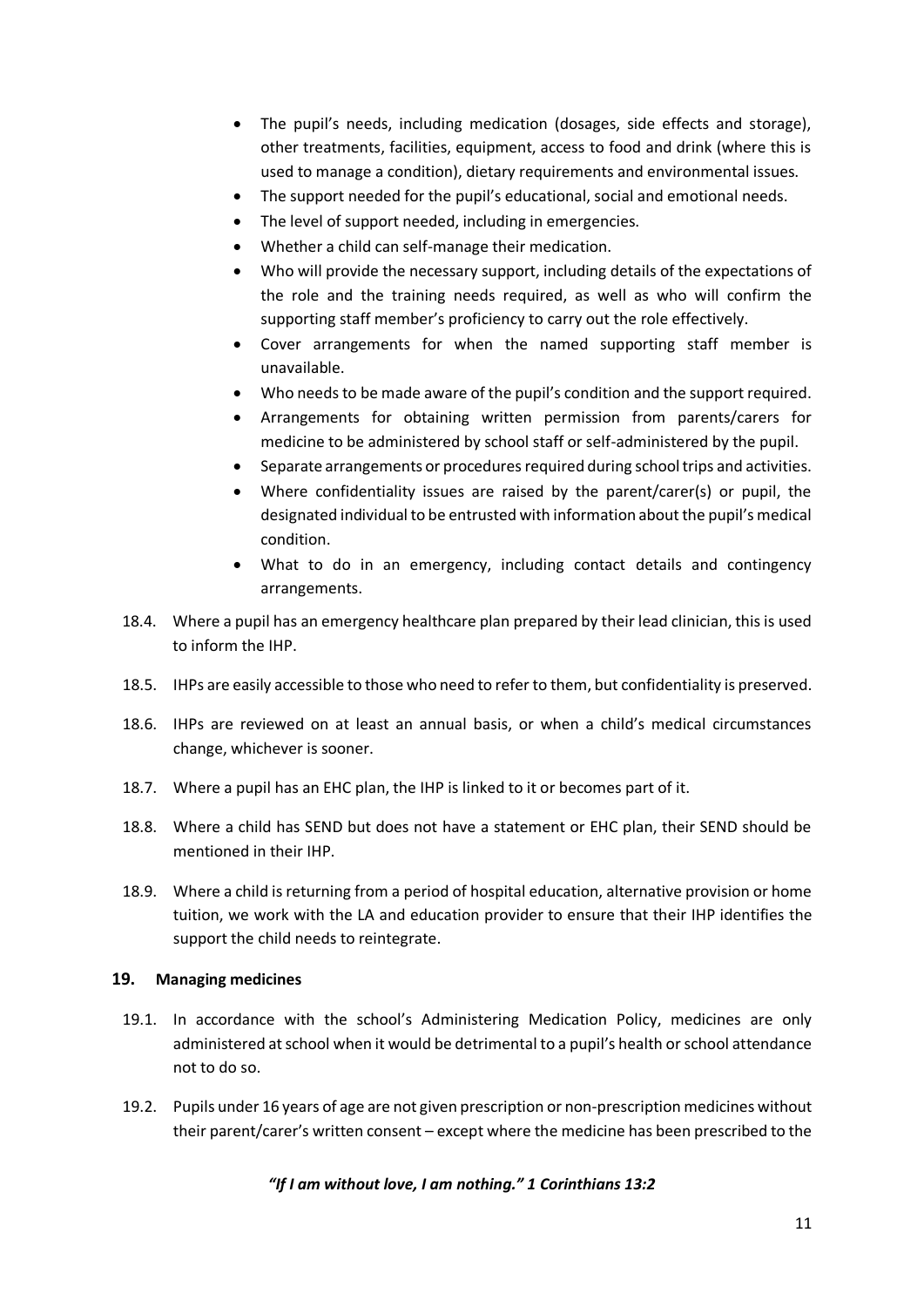pupil without the parent/carer's knowledge. In such cases, the school encourages the pupil to involve their parents/carers, while respecting their right to confidentially.

- 19.3. Non-prescription medicines may be administered in the following situations:
	- When it would be detrimental to the pupil's health not to do so
	- When instructed by a medical professional
- 19.4. No pupil under 16 years of age is given medicine containing aspirin unless prescribed by a doctor.
- 19.5. Pain relief medicines are never administered without first checking when the previous dose was taken and the maximum dosage allowed.
- 19.6. Parents/carers are informed any time medication is administered that is not agreed in an IHP.
- 19.7. The school only accepts medicines that are in-date, labelled, in their original container, and that contain instructions for administration, dosage and storage. The only exception to this is insulin, which must still be in-date, but is available in an insulin pen or pump, rather than its original container.
- 19.8. All medicines are stored safely. Pupils know where their medicines are at all times and are able to access them immediately, whether in school or attending a school trip/residential visit. Where relevant, pupils are informed of who holds the key to the relevant storage facility.
- 19.9. When medicines are no longer required, they are returned to parents/carers for safe disposal. Sharps boxes are always used for the disposal of needles and other sharps.
- 19.10. Controlled drugs are stored in a non-portable container and only named staff members have access; however, these drugs are easily accessed in an emergency. A record is kept of the amount of controlled drugs held and any doses administered.
- 19.11. The school holds asthma inhalers for emergency use. The inhalers are stored in the pupil's classroom and their use is recorded. Inhalers are always used in line with the school's Administering Medication Policy.
- 19.12. Staff may administer a controlled drug to a pupil for whom it has been prescribed. They must do so in accordance with the prescriber's instructions.
- 19.13. Records are kept of all medicines administered to individual pupils stating what, how and how much was administered, when and by whom. A record of side effects presented is also held.

#### <span id="page-11-0"></span>**20. Adrenaline auto-injectors (AAIs)**

20.1. The administration of AAIs and the treatment of anaphylaxis will be carried out in accordance with the school's Administering Medication Policy.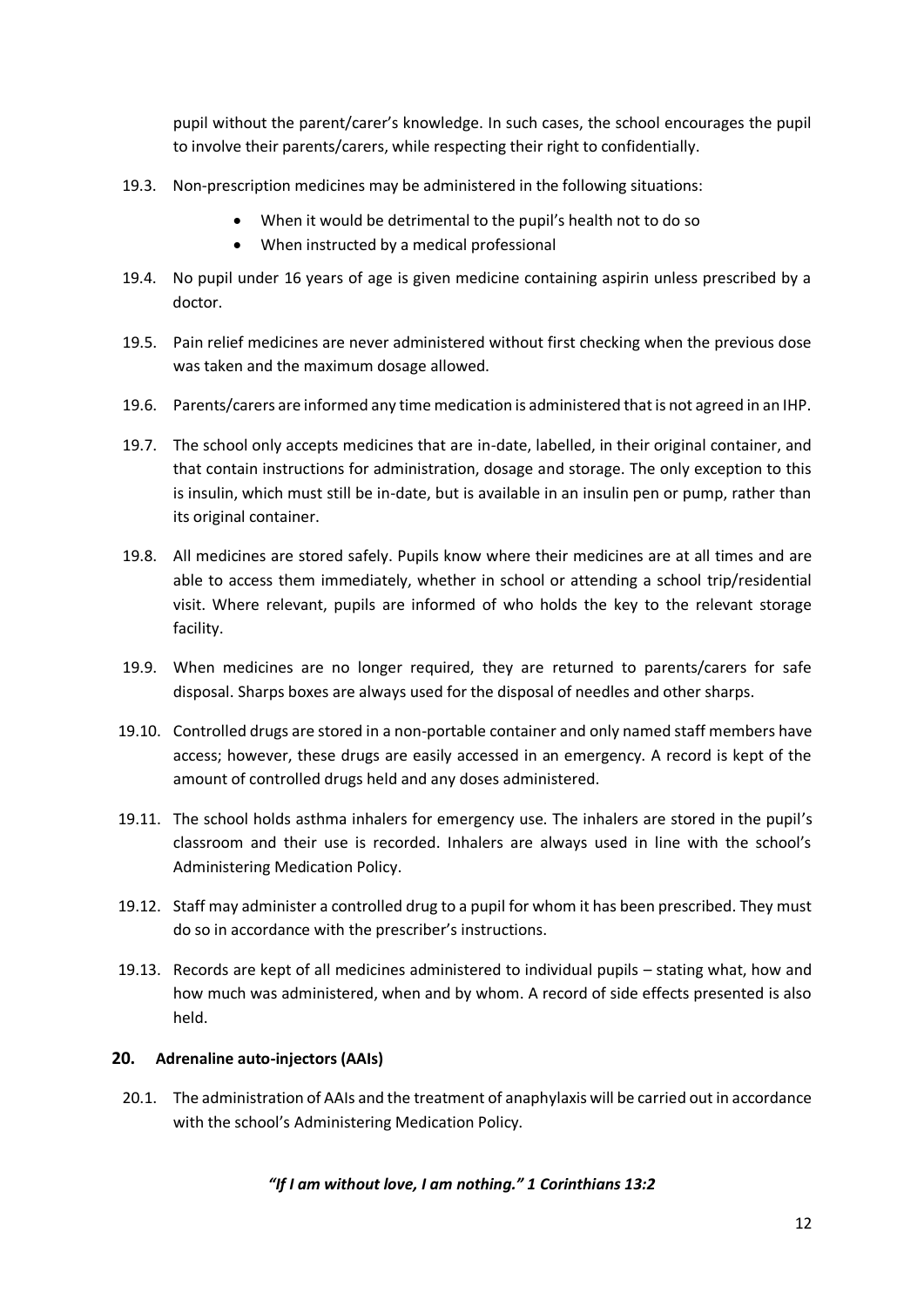- 20.2. A Register of AAIs will be kept of all the pupils who have been prescribed an AAI to use in the event of anaphylaxis. A copy of this will be held in each classroom for easy access in the event of an allergic reaction and will be checked as part of initiating the emergency response.
- 20.3. Where a pupil has been prescribed an AAI, this will be written into their IHP.
- 20.4. Pupils who have prescribed AAI devices, these are stored in a suitably safe and central location: the locked medication box in the school office.
- 20.5. All staff members will be trained in how to administer an AAI, and the sequence of events to follow when doing so. AAIs will only be administered by these staff members.
- 20.6. In the event of anaphylaxis, a designated staff member will be contacted via the internal telephone system.
- 20.7. Where there is any delay in contacting designated staff members, or where delay could cause a fatality, the nearest staff member will administer the AAI.
- 20.8. If necessary, other staff members may assist the designated staff members with administering AAIs, such as where the pupil needs restraining.
- 20.9. The school will keep a spare AAI for use in the event of an emergency, which will be checked on a termly basis to ensure that it remains in date and will be replaced when the expiry date approaches.
- 20.10. The spare AAI will be stored in locked medical box in the office**,** ensuring that it is protected from direct sunlight and extreme temperatures.
- 20.11. The spare AAI will only be administered to pupils at risk of anaphylaxis and where written parental consent has been gained.
- 20.12. Where a pupil's prescribed AAI cannot be administered correctly and without delay, the spare will be used.
- 20.13. Where a pupil who does not have a prescribed AAI appears to be having a severe allergic reaction, the emergency services will be contacted and advice sought as to whether administration of the spare AAI is appropriate.
- 20.14. Where a pupil appears to be having a severe allergic reaction, the emergency services will be contacted even if an AAI device has already been administered.
- 20.15. In the event that an AAI is used, the pupil's parents/carers will be notified that an AAI has been administered and they will be informed whether this was using the pupil's or the school's device.
- 20.16. Where any AAIs are used, the following information will be recorded on the AAI Record:
	- Where and when the reaction took place
	- How much medication was given and by whom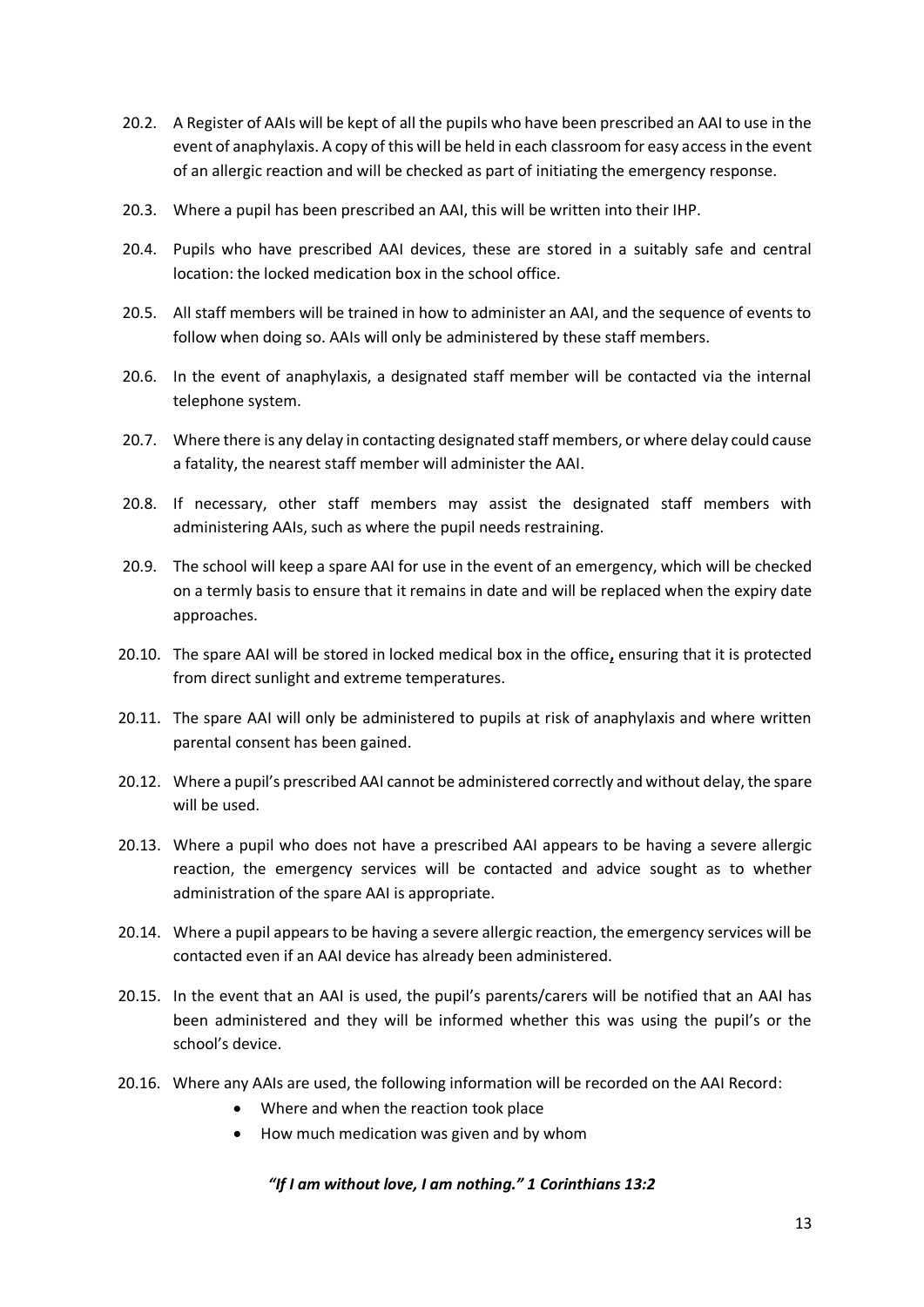- 20.17. For children under the age of six, a dose of 150 micrograms of adrenaline will be used.
- 20.18. For children aged 6-11 years, a dose of 300 micrograms of adrenaline will be used.
- 20.19. AAIs will not be reused and will be disposed of according to manufacturer's guidelines following use.
- 20.20. In the event of a school trip, pupils at risk of anaphylaxis will have their own AAI with them and the school will give consideration to taking the spare AAI in case of an emergency.

#### <span id="page-13-0"></span>**21. Record keeping**

- 21.1. In accordance with paragraphs 19.10, 19.11, 19.12 and 19.13, written records are kept of all medicines administered to pupils.
- 21.2. Proper record keeping protects both staff and pupils, and provides evidence that agreed procedures have been followed.
- 21.3. Appropriate forms for record keeping can be found in [appendix d](#page-22-0) and [appendix e](#page-25-0) of this policy.

#### <span id="page-13-1"></span>**22. Emergency procedures**

- 22.1. Medical emergencies are dealt with under the school's emergency procedures.
- 22.2. Where an IHP is in place, it should detail:
	- What constitutes an emergency.
	- What to do in an emergency.
- 22.3. Pupils are informed in general terms of what to do in an emergency, such as telling a teacher.
- 22.4. If a pupil needs to be taken to hospital, a member of staff remains with the pupil until their parents/carers arrive.
- 22.5. When transporting pupils with medical conditions to medical facilities, staff members are informed of the correct postcode and address for use in navigation systems.

#### <span id="page-13-2"></span>**23. Day trips, residential visits and sporting activities**

- 23.1. Pupils with medical conditions are supported to participate in school trips, sporting activities and residential visits.
- 23.2. Prior to an activity taking place, the school conducts a risk assessment to identify what reasonable adjustments should be taken to enable pupils with medical conditions to participate. In addition to a risk assessment, advice is sought from pupils, parents/carers and relevant medical professionals.
- 23.3. The school will arrange for adjustments to be made for all pupils to participate, except where evidence from a clinician, such as a GP, indicates that this is not possible.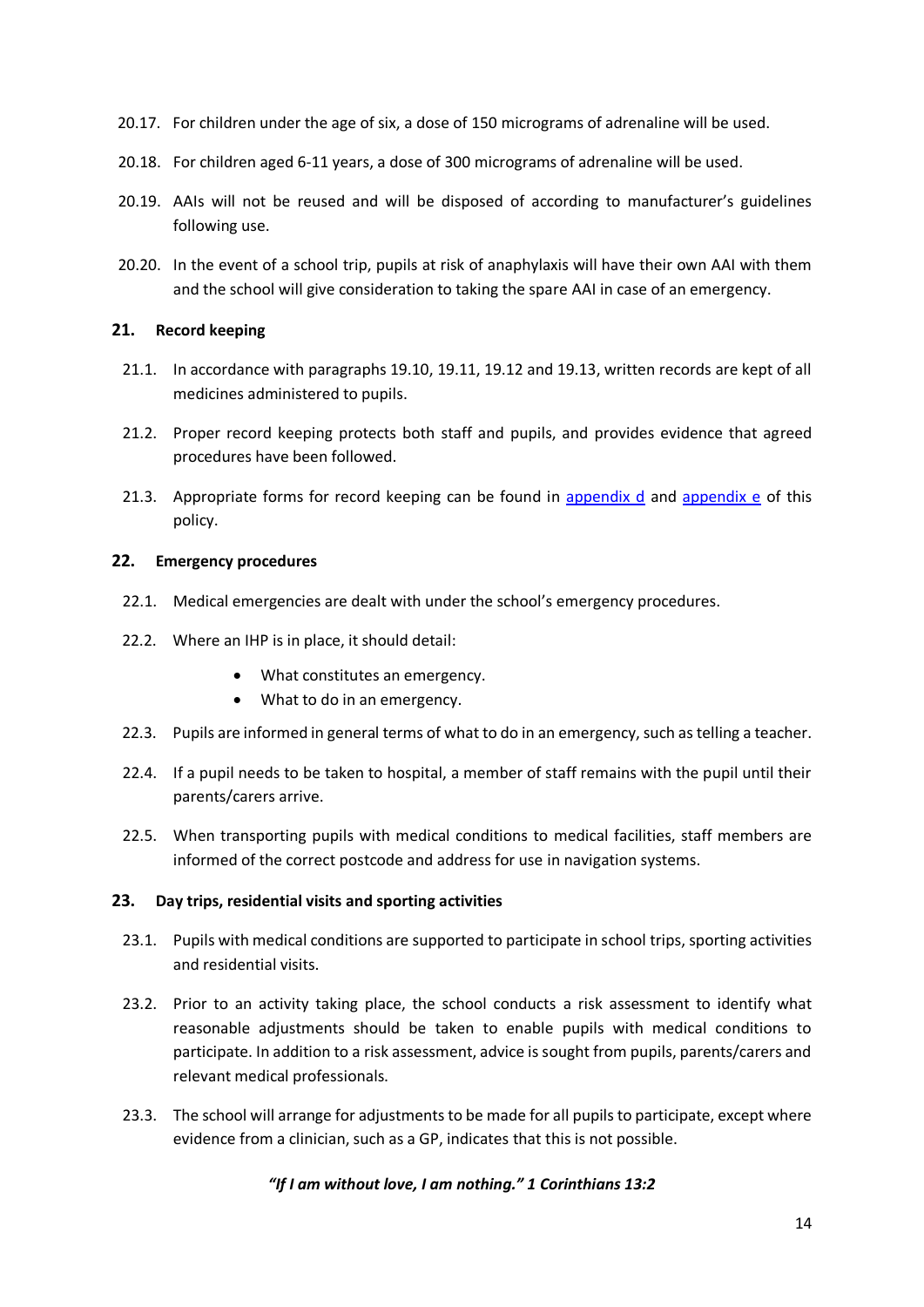#### <span id="page-14-0"></span>**24. Unacceptable practice**

- 24.1. The school will never:
	- Assume that pupils with the same condition require the same treatment.
	- Prevent pupils from easily accessing their inhalers and medication.
	- Ignore the views of the pupil and/or their parents/carers.
	- Ignore medical evidence or opinion.
	- Send pupils home frequently for reasons associated with their medical condition, or prevent them from taking part in activities at school, including lunch times, unless this is specified in their IHP.
	- Send an unwell pupil to the school office alone or with an unsuitable escort.
	- Penalise pupils with medical conditions for their attendance record, where the absences relate to their condition.
	- Make parents/carers feel obliged or forced to attend school to administer medication or provide medical support, including for toilet issues. The school will ensure that no parent/carer is made to feel that they have to give up working because the school is failing to support their child's needs.
	- Create barriers to pupils participating in school life, including school trips.
	- Refuse to allow pupils to eat, drink or use the toilet when they need to in order to manage their condition.

#### <span id="page-14-1"></span>**25. Liability and indemnity**

- 25.1. The governing board ensures that appropriate insurance is in place to cover staff providing support to pupils with medical conditions.
- 25.2. The school holds an insurance policy with QBE through Rochdale LA covering liability relating to the administration of medication. The policy has the following requirements:
	- All staff must have undertaken appropriate training.
	- The child must have a specific individual care plan signed by parents/carers, Headteacher and supervising consultant.
	- The child's parent/carer has provided written consent for a member of staff to provide the medical procedure or intervention to their child.
	- The employee providing medical intervention has provided written confirmation that they have read and understood the individual care plan.
- 25.3. The school holds an insurance policy with QBE through Rochdale LA covering healthcare procedures. The policy has the following requirements:
	- All staff must have undertaken appropriate training.
	- The child must have a specific individual care plan signed by parents/carers, Headteacher and supervising consultant.
	- The child's parent/carer has provided written consent for a member of staff to provide the medical procedure or intervention to their child.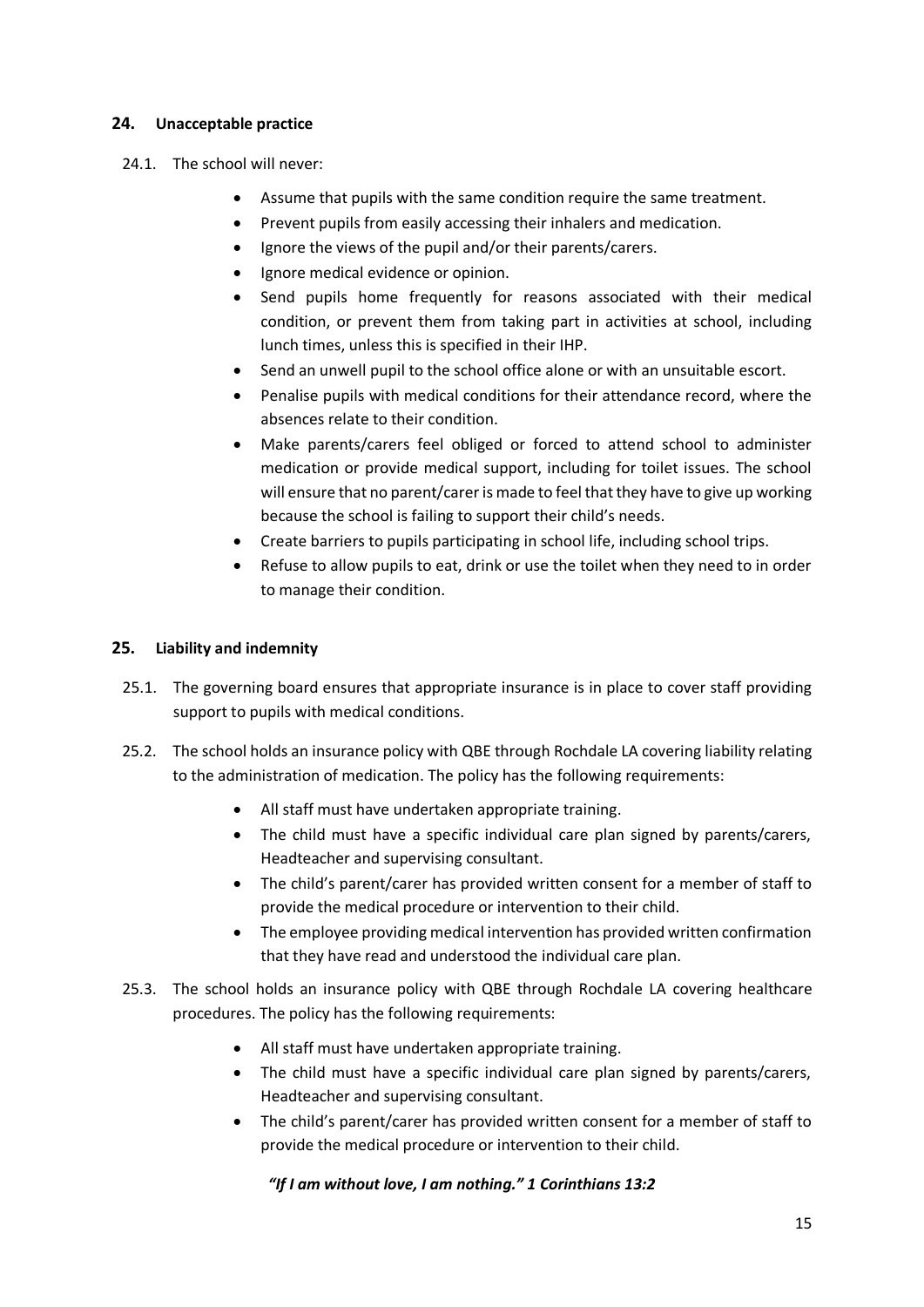- The employee providing medical intervention has provided written confirmation that they have read and understood the individual care plan.
- 25.4. All staff providing such support are provided access to the insurance policies.
- 25.5. In the event of a claim alleging negligence by a member of staff, civil actions are most likely to be brought against the school, not the individual.

#### <span id="page-15-0"></span>**26. Complaints**

- 26.1. Parents/carers or pupils wishing to make a complaint concerning the support provided to pupils with medical conditions are required to speak to the school in the first instance.
- 26.2. If they are not satisfied with the school's response, they may make a formal complaint via the school's complaints procedure, as outlined in the Complaints Procedure Policy.
- 26.3. If the issue remains unresolved, the complainant has the right to make a formal complaint to the DfE.
- 26.4. Parents/carers and pupils are free to take independent legal advice and bring formal proceedings if they consider they have legitimate grounds to do so.

#### <span id="page-15-1"></span>**27. Home-to-school transport**

- 27.1. Arranging home-to-school transport for pupils with medical conditions is the responsibility of the LA.
- 27.2. Where appropriate, the school will share relevant information to allow the LA to develop appropriate transport plans for pupils with life-threatening conditions.

#### <span id="page-15-2"></span>**28. Policy review**

- 28.1. This policy is reviewed on an annual basis by the named governor, school nurse and the Headteacher.
- 28.2. The scheduled review date for this policy is January 2020.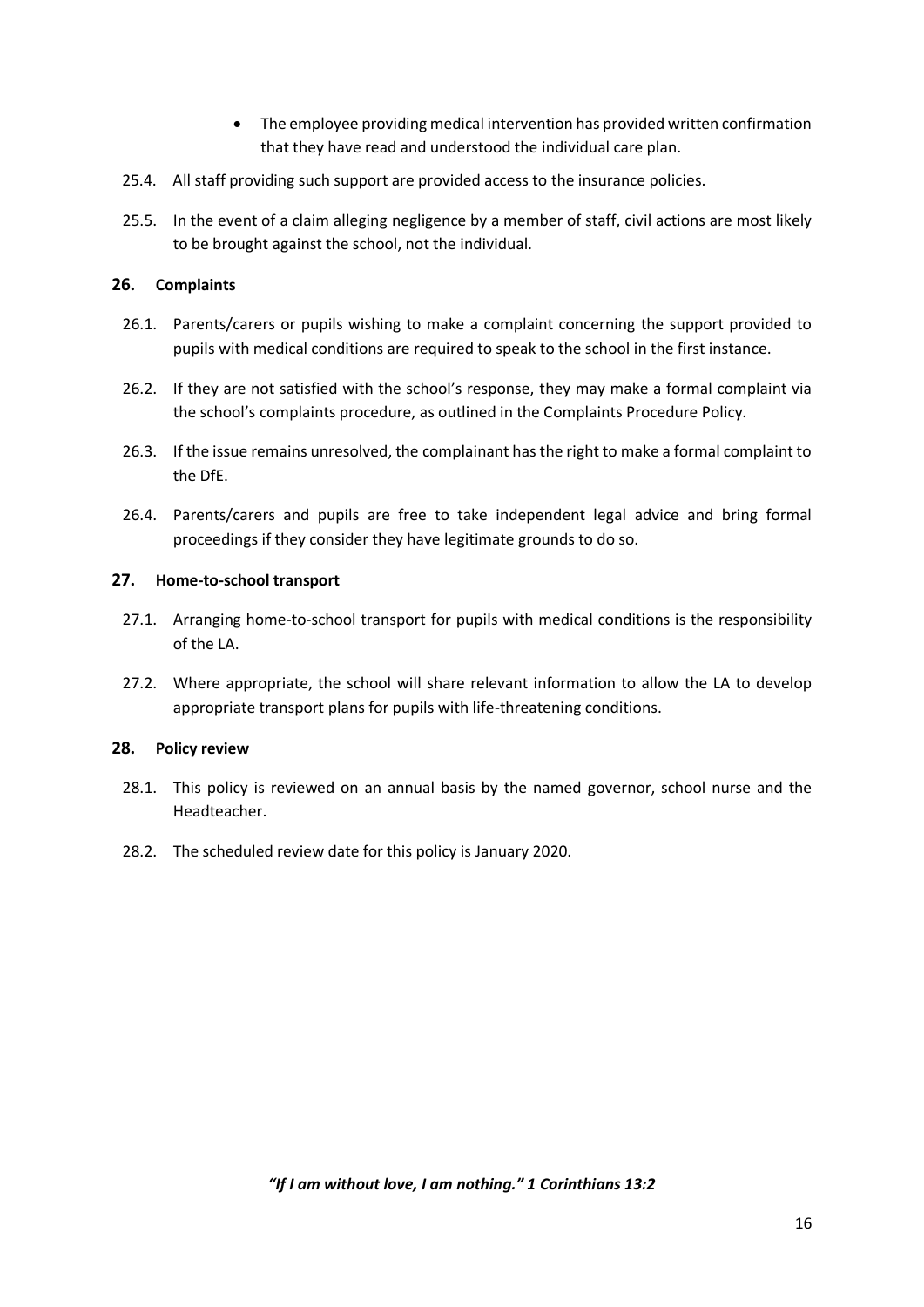#### <span id="page-16-0"></span>**Individual Healthcare Plan Implementation Procedure**

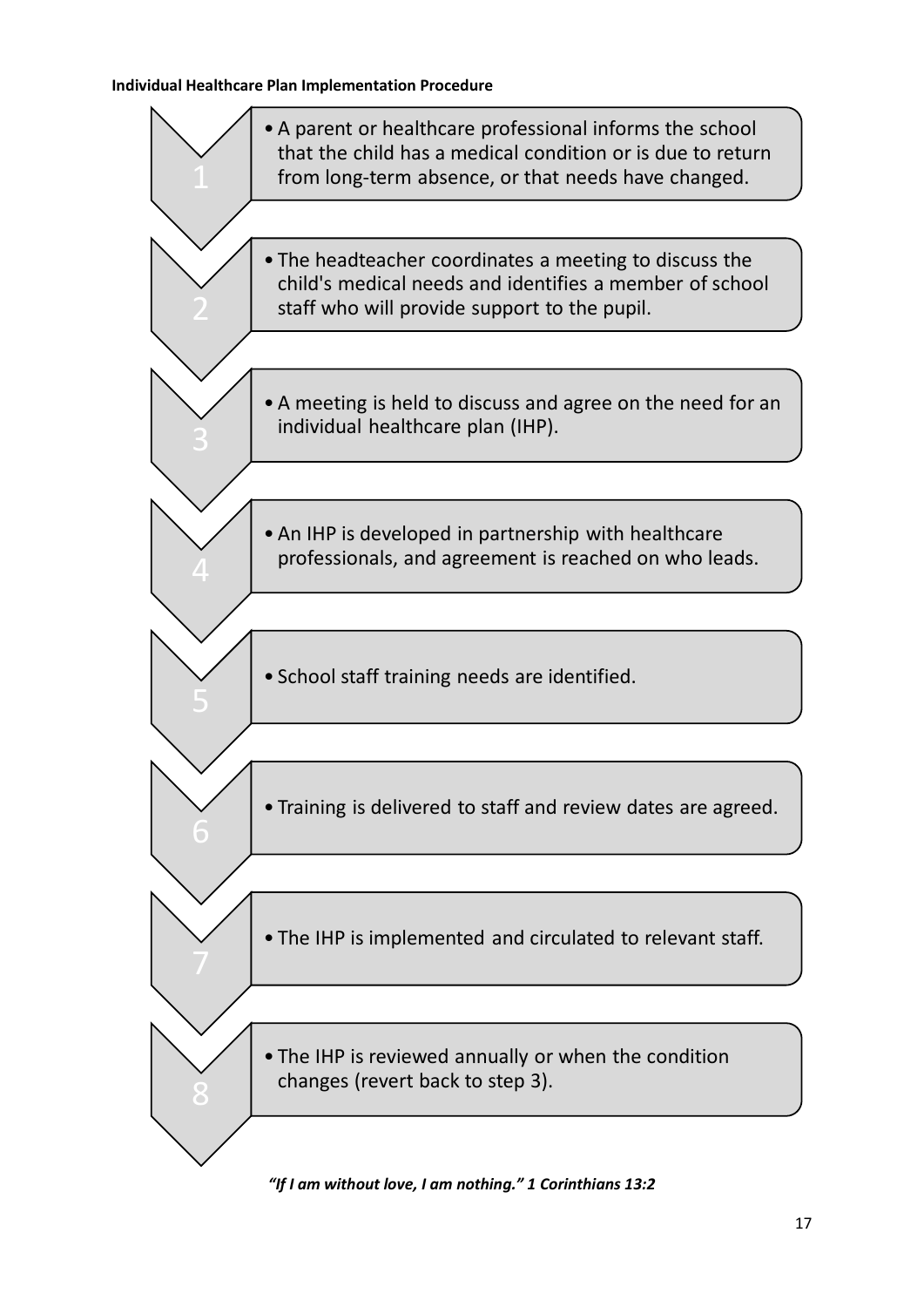#### <span id="page-17-0"></span>**Individual Healthcare Plan**

| Child's name:                     |  |
|-----------------------------------|--|
| Group/class/form:                 |  |
| Date of birth:                    |  |
| Child's address:                  |  |
| Medical diagnosis or condition:   |  |
| Date:                             |  |
| Review date:                      |  |
|                                   |  |
| <b>Family contact information</b> |  |
| Name:                             |  |
| Phone number (work):              |  |
| (home):                           |  |
| (mobile):                         |  |
| Name:                             |  |
| Relationship to child:            |  |
| Phone number (work):              |  |
| (home):                           |  |
| (mobile):                         |  |
| Clinic/hospital contact           |  |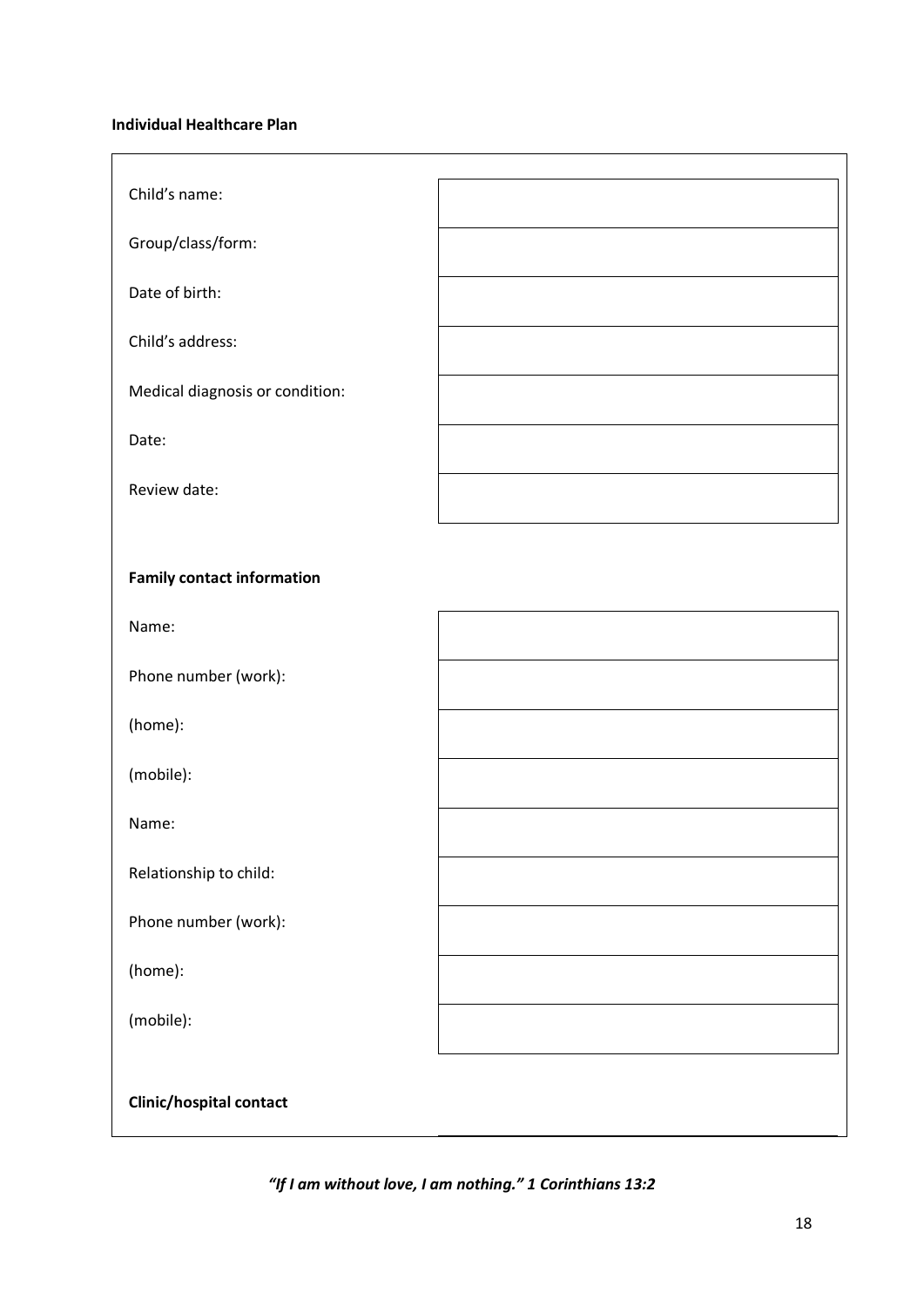| Name:                                                                     |                                                                                                       |
|---------------------------------------------------------------------------|-------------------------------------------------------------------------------------------------------|
| Phone number:                                                             |                                                                                                       |
| <b>Child's GP</b>                                                         |                                                                                                       |
| Name:                                                                     |                                                                                                       |
| Phone number:                                                             |                                                                                                       |
| Who is responsible for providing support in<br>school?                    |                                                                                                       |
| equipment or devices, environmental issues, etc.                          | Describe medical needs and give details of child's symptoms, triggers, signs, treatments, facilities, |
|                                                                           |                                                                                                       |
|                                                                           |                                                                                                       |
|                                                                           |                                                                                                       |
| indications, administered by/self-administered with/without supervision:  | Name of medication, dose, method of administration, when it should be taken, side effects, contra-    |
|                                                                           |                                                                                                       |
|                                                                           |                                                                                                       |
| Daily care requirements:                                                  |                                                                                                       |
|                                                                           |                                                                                                       |
|                                                                           |                                                                                                       |
| Specific support for the pupil's educational, social and emotional needs: |                                                                                                       |
|                                                                           |                                                                                                       |
|                                                                           |                                                                                                       |
|                                                                           | "If I am without love, I am nothing." 1 Corinthians 13:2                                              |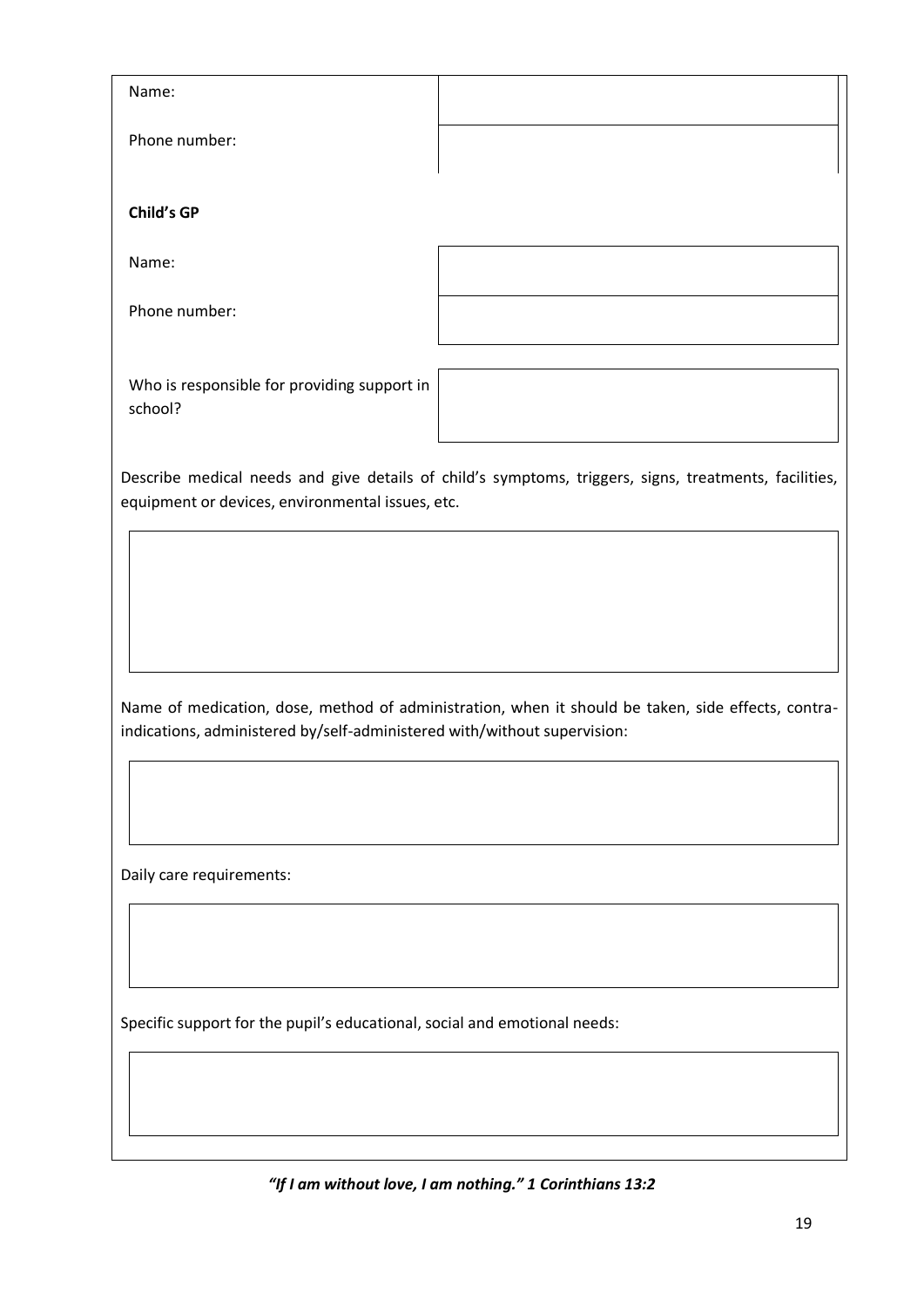Arrangements for school visits/trips:

Other information:

Describe what constitutes an emergency, and the action to take if this occurs:

Responsible person in an emergency (state if different for off-site activities):

Plan developed with:

Staff training needed/undertaken – who, what, when: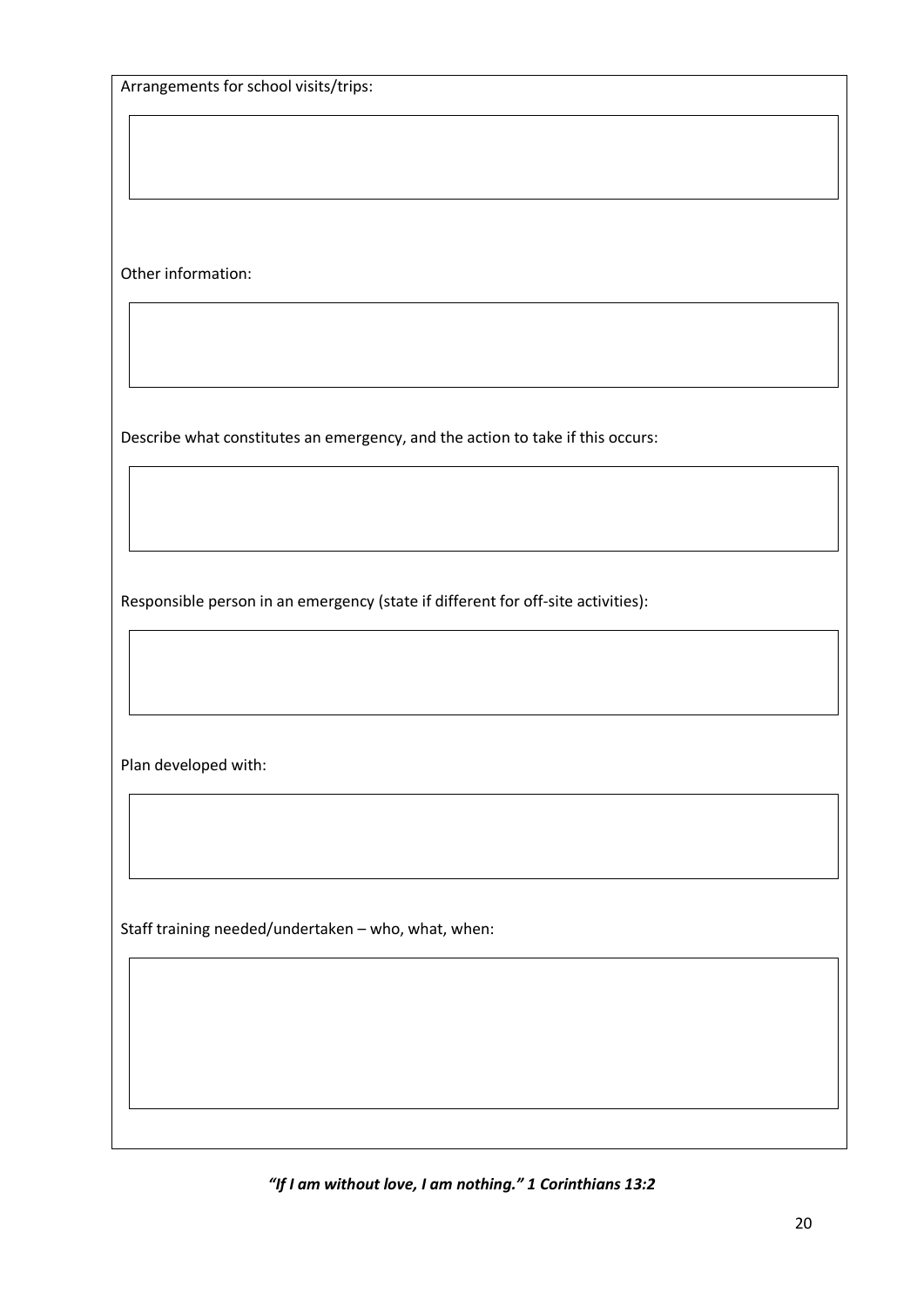#### <span id="page-20-0"></span>**Parental Agreement for the School to Administer Medicine**

The school will not give your child medicine unless you complete and sign this form.

#### **Administration of medication form**

Date for review to be initiated by:

Name of child:

Date of birth:

Group/class/form:

Medical condition or illness:

#### **Medicine**

Name/type of medicine

*(as described on the container):*

Expiry date:

Dosage and method:

Timing:

Special precautions/other instructions:

Any side effects that the school needs to know about:

Self-administration – Y/N:

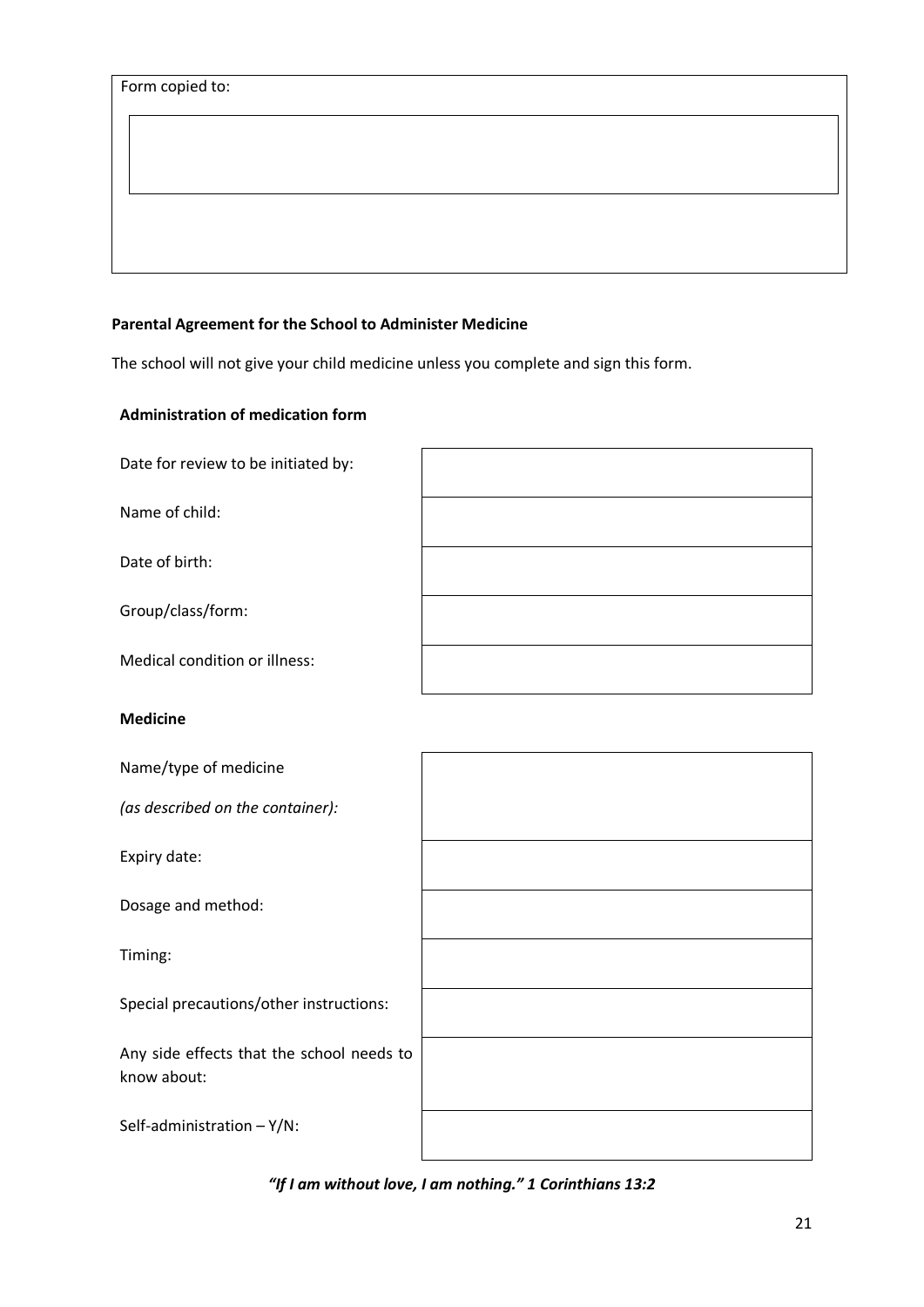Procedures to take in an emergency:

#### **NB: Medicines must be in the original container as dispensed by the pharmacy**

#### **Contact details**

Name:

Daytime telephone number:

Relationship to child:

Address:

I understand that I must deliver th medicine personally to:

| ١e | <b>Name of staff member</b> |
|----|-----------------------------|

The above information is, to the best of my knowledge, accurate at the time of writing and I give consent to school staff administering medicine in accordance with the school policy. I will inform the school immediately, in writing, if there is any change in dosage or frequency of the medication, or if the medicine is stopped.

Signature(s) example and the Date of Date of the Date of the Second Library and the Second Library and the Second Library and the Second Library and the Second Library and the Second Library and the Second Library and the

*"If I am without love, I am nothing." 1 Corinthians 13:2*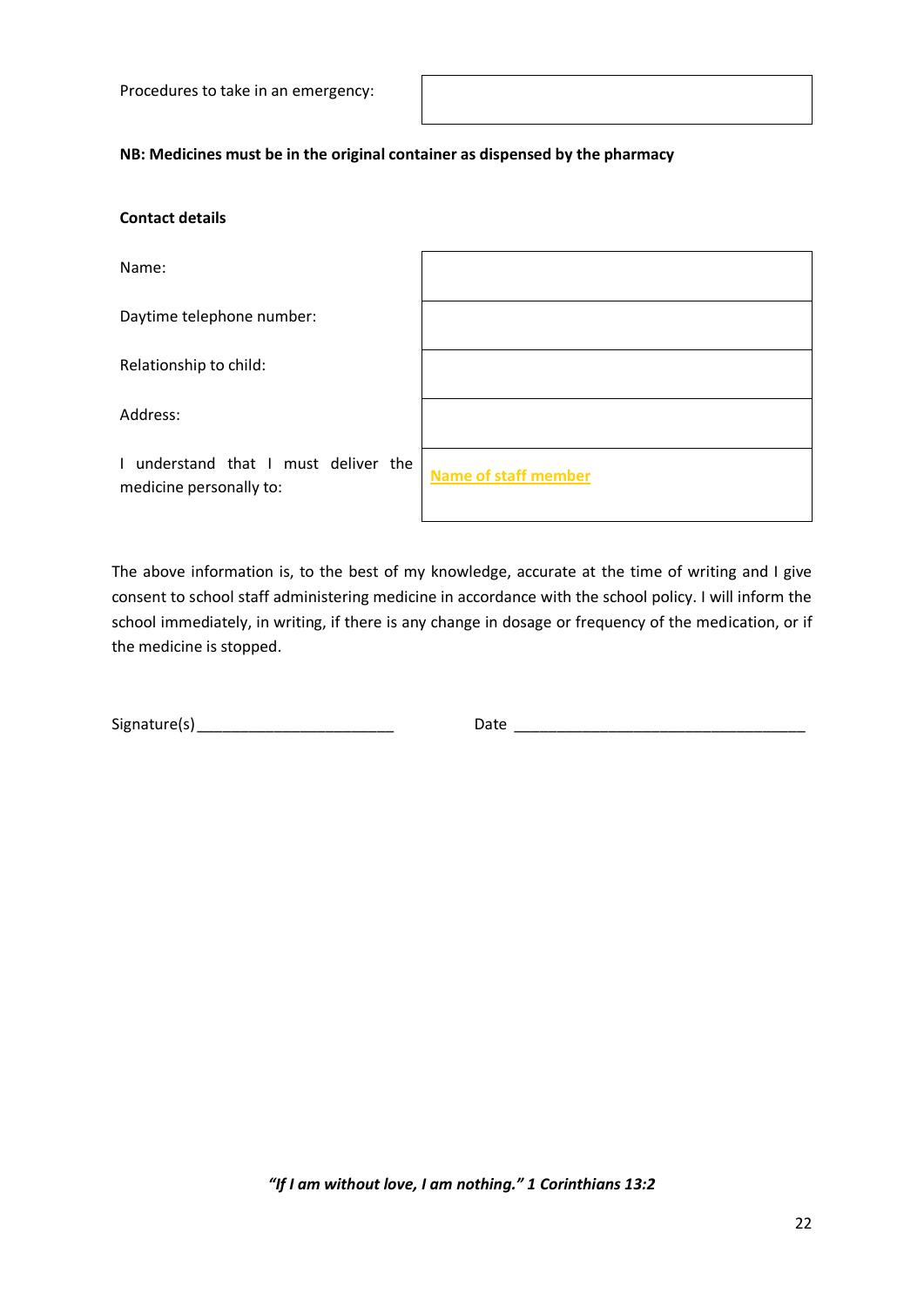#### <span id="page-22-0"></span>**Record of Medicine Administered to an Individual Child**

**r** 

| Name of child:                    |                                                                                                                        |  |
|-----------------------------------|------------------------------------------------------------------------------------------------------------------------|--|
| Date medicine provided by parent: |                                                                                                                        |  |
| Group/class/form:                 |                                                                                                                        |  |
| Quantity received:                |                                                                                                                        |  |
| Name and strength of medicine:    |                                                                                                                        |  |
| Expiry date:                      |                                                                                                                        |  |
| Quantity returned:                |                                                                                                                        |  |
| Dose and frequency of medicine:   |                                                                                                                        |  |
| Staff signature:                  | <u> 1989 - Johann Barn, mars ann an t-Amhain ann an t-Amhain an t-Amhain an t-Amhain an t-Amhain an t-Amhain an t-</u> |  |
|                                   |                                                                                                                        |  |
|                                   |                                                                                                                        |  |
| Date:                             |                                                                                                                        |  |
| Time given:                       |                                                                                                                        |  |
| Dose given:                       |                                                                                                                        |  |
| Name of member of staff:          |                                                                                                                        |  |
| Staff initials:                   |                                                                                                                        |  |
|                                   |                                                                                                                        |  |
| Date:                             |                                                                                                                        |  |
| Time given:                       |                                                                                                                        |  |
| Dose given:                       |                                                                                                                        |  |
| Name of member of staff:          |                                                                                                                        |  |
| Staff initials:                   |                                                                                                                        |  |
|                                   |                                                                                                                        |  |
| Date:                             |                                                                                                                        |  |
| Time given:                       |                                                                                                                        |  |
| Dose given:                       |                                                                                                                        |  |
| Name of member of staff:          |                                                                                                                        |  |
| Staff initials:                   |                                                                                                                        |  |
|                                   |                                                                                                                        |  |
| Date:                             |                                                                                                                        |  |
| Time given:                       |                                                                                                                        |  |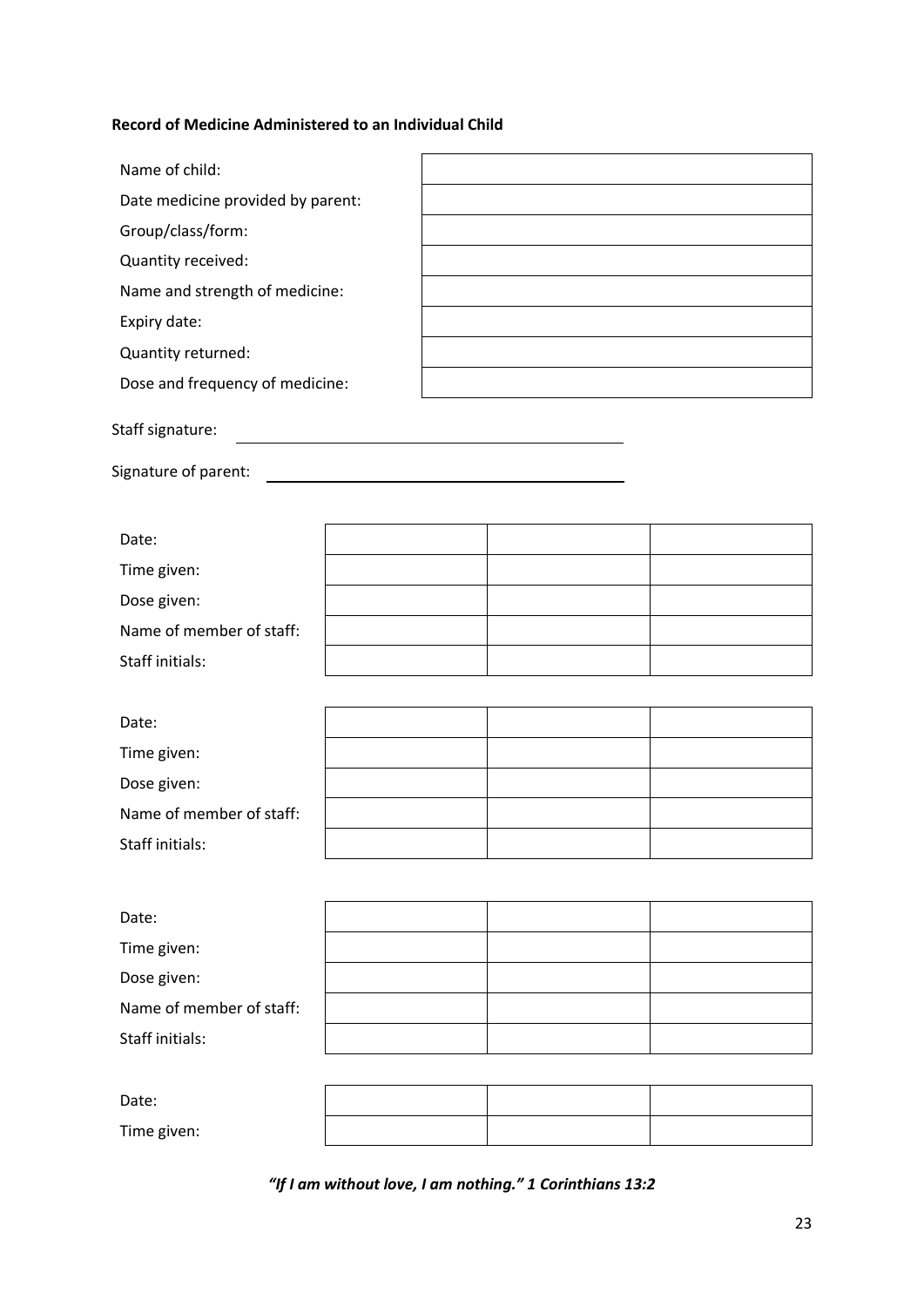| Dose given:              |  |  |
|--------------------------|--|--|
| Name of member of staff: |  |  |
| Staff initials:          |  |  |

| Date:                    |  |  |
|--------------------------|--|--|
| Time given:              |  |  |
| Dose given:              |  |  |
| Name of member of staff: |  |  |
| Staff initials:          |  |  |

| Date:                    |  |  |
|--------------------------|--|--|
| Time given:              |  |  |
| Dose given:              |  |  |
| Name of member of staff: |  |  |
| Staff initials:          |  |  |

| Date:                    |  |  |
|--------------------------|--|--|
| Time given:              |  |  |
| Dose given:              |  |  |
| Name of member of staff: |  |  |
| Staff initials:          |  |  |

| Date:                    |  |  |
|--------------------------|--|--|
| Time given:              |  |  |
| Dose given:              |  |  |
| Name of member of staff: |  |  |
| Staff initials:          |  |  |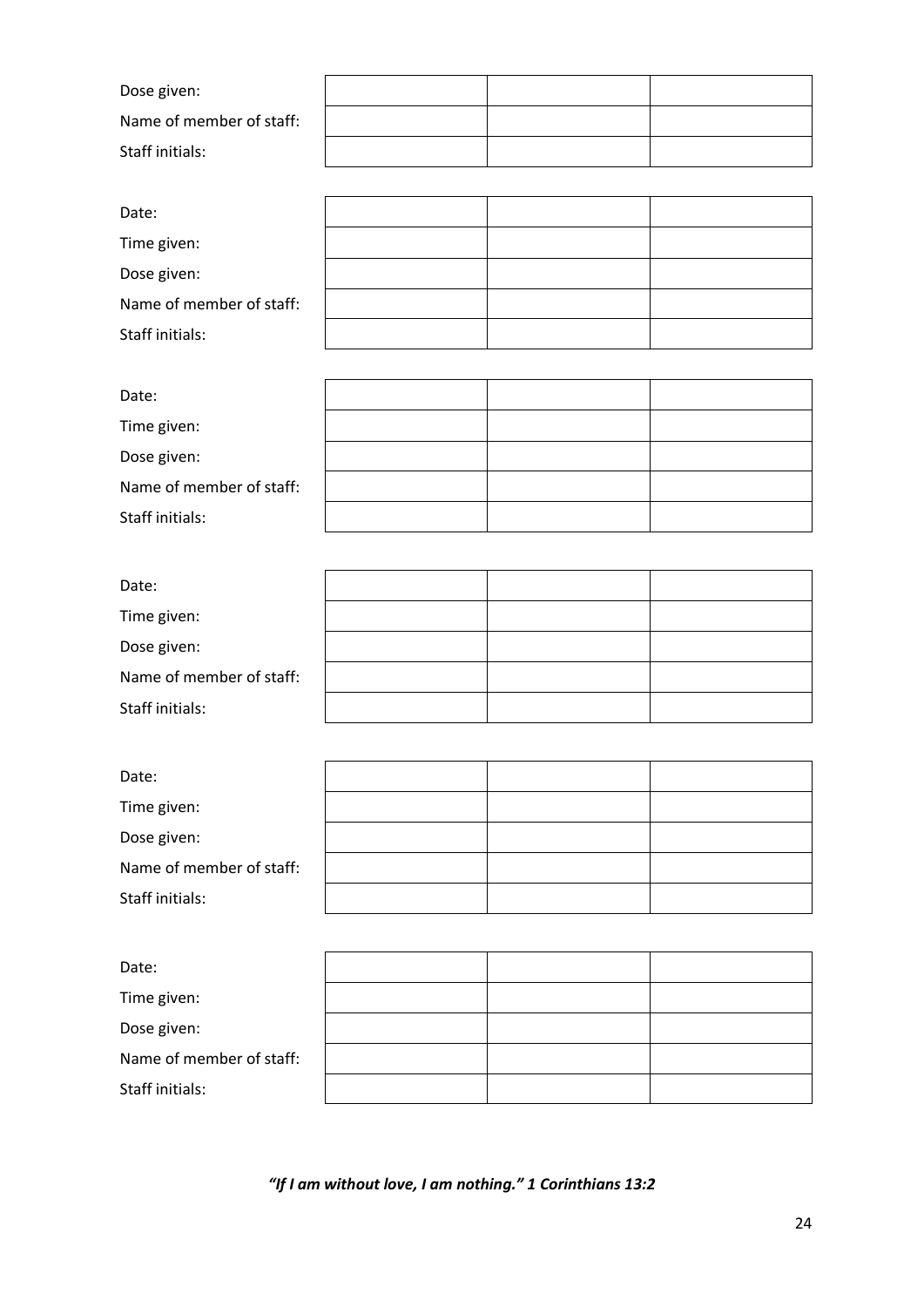| Date:                    |  |  |
|--------------------------|--|--|
| Time given:              |  |  |
| Dose given:              |  |  |
| Name of member of staff: |  |  |
| Staff initials:          |  |  |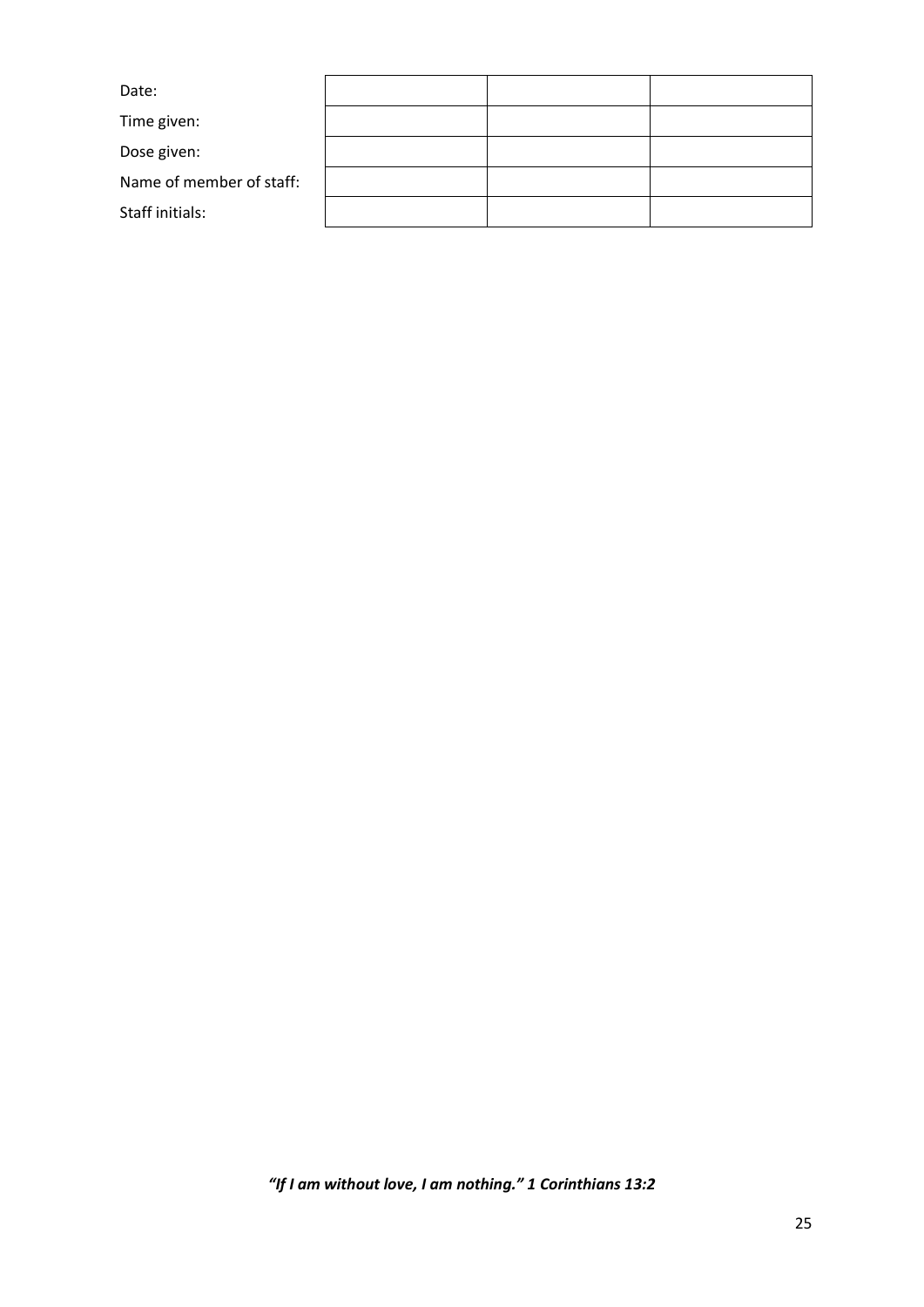#### **Record of Medicine Administered to All Children**

<span id="page-25-0"></span>

| Date | Child's name | Time | Name of<br>medicine | Dose given | Any reactions? | Signature of staff | Print name |
|------|--------------|------|---------------------|------------|----------------|--------------------|------------|
|      |              |      |                     |            |                |                    |            |
|      |              |      |                     |            |                |                    |            |
|      |              |      |                     |            |                |                    |            |
|      |              |      |                     |            |                |                    |            |
|      |              |      |                     |            |                |                    |            |
|      |              |      |                     |            |                |                    |            |
|      |              |      |                     |            |                |                    |            |
|      |              |      |                     |            |                |                    |            |
|      |              |      |                     |            |                |                    |            |
|      |              |      |                     |            |                |                    |            |
|      |              |      |                     |            |                |                    |            |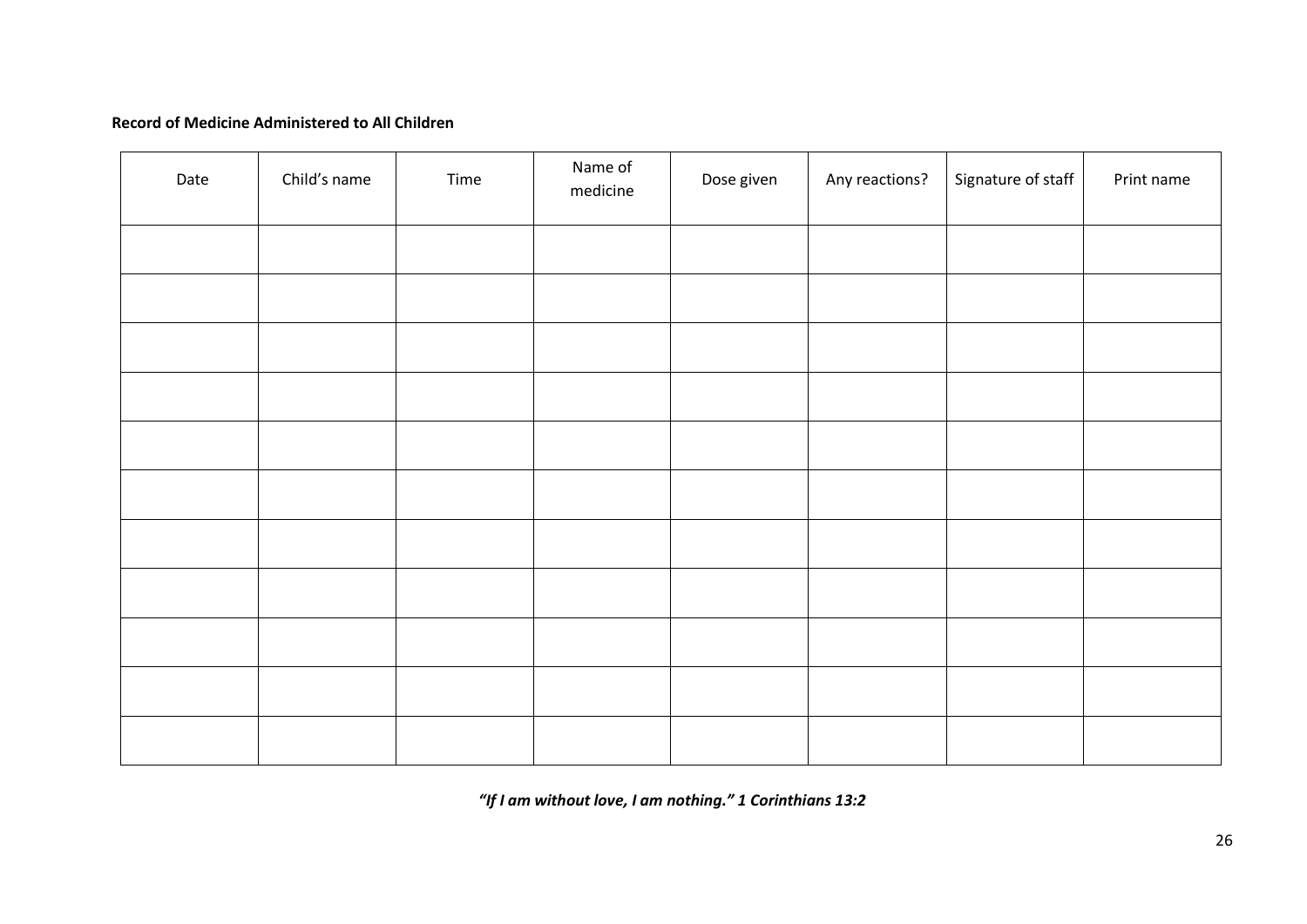#### <span id="page-26-0"></span>**Staff Training Record – Administration of Medication**

| Name of school:             |  |
|-----------------------------|--|
| Name of staff member:       |  |
| Type of training received:  |  |
| Date of training completed: |  |
| Training provided by:       |  |
| Profession and title:       |  |
|                             |  |

I confirm that **name of staff member** has received the training detailed above and is competent to carry out any necessary treatment pertaining to **name of treatment type**. I recommend that the training is updated by **name of staff member**.

Trainer's signature:

Print name:

Date: \_\_\_\_\_\_\_\_\_\_\_\_\_\_\_\_\_\_\_\_

**I confirm that I have received the training detailed above.**

Staff signature:

Print name: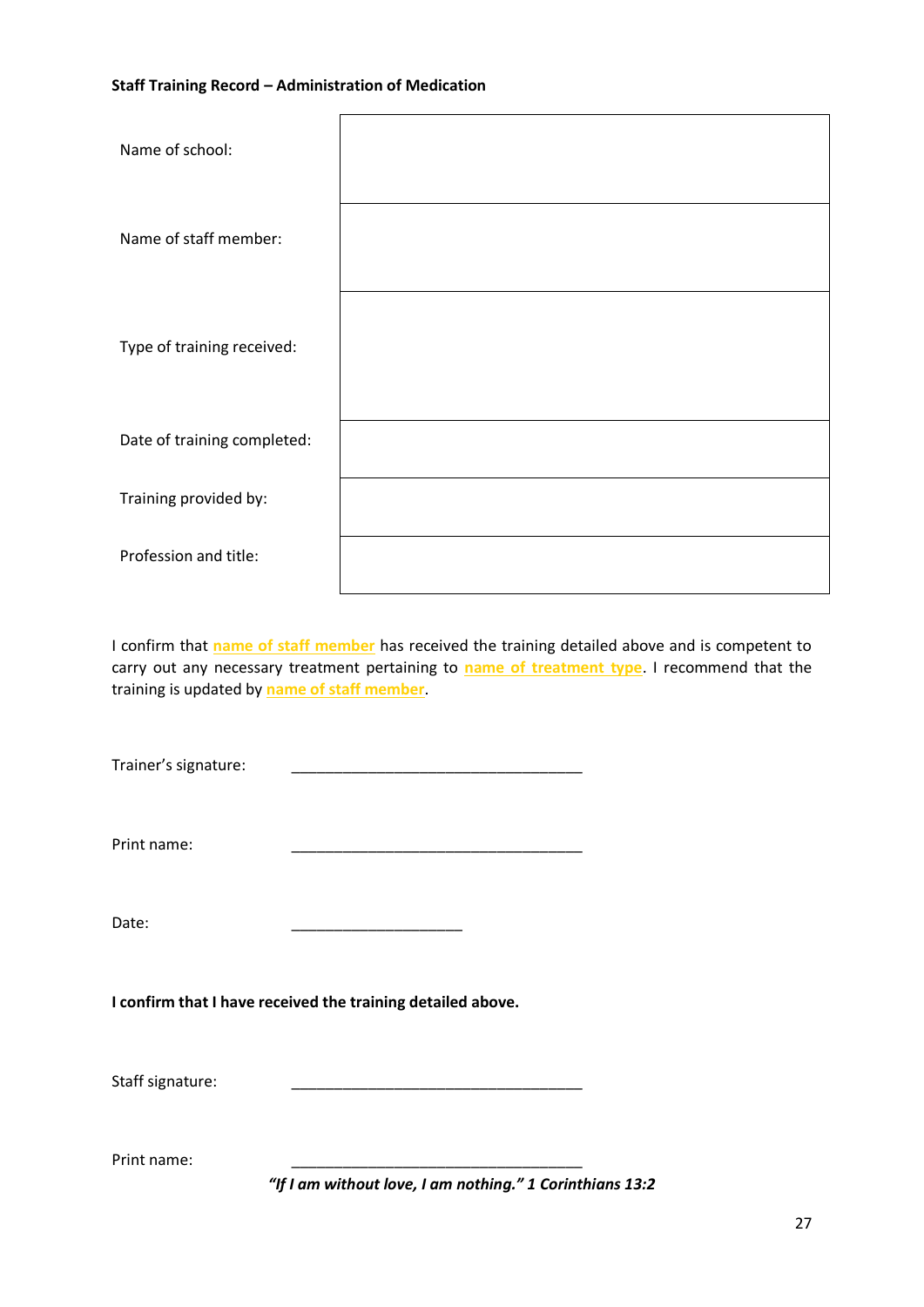Date: \_\_\_\_\_\_\_\_\_\_\_\_\_\_\_\_\_\_\_\_

Suggested review date:

#### <span id="page-27-0"></span>**Contacting Emergency Services**

#### **To be stored by the phone in the school office**

**Request an ambulance – dial 999, ask for an ambulance and be ready with the information below.**

**Speak clearly and slowly and be ready to repeat information if asked.**

- The telephone number: **01706360827**
- Your name.
- Your location as follows: **Our Lady and St Pauls RC Primary School,**

 **Sutherland Road, Darnhill, Heywood**

- The satnav postcode: **OL10 3PD**
- The exact location of the patient within the school.
- The name of the child and a brief description of their symptoms.
- The best entrance to use and where the crew will be met and taken to the patient.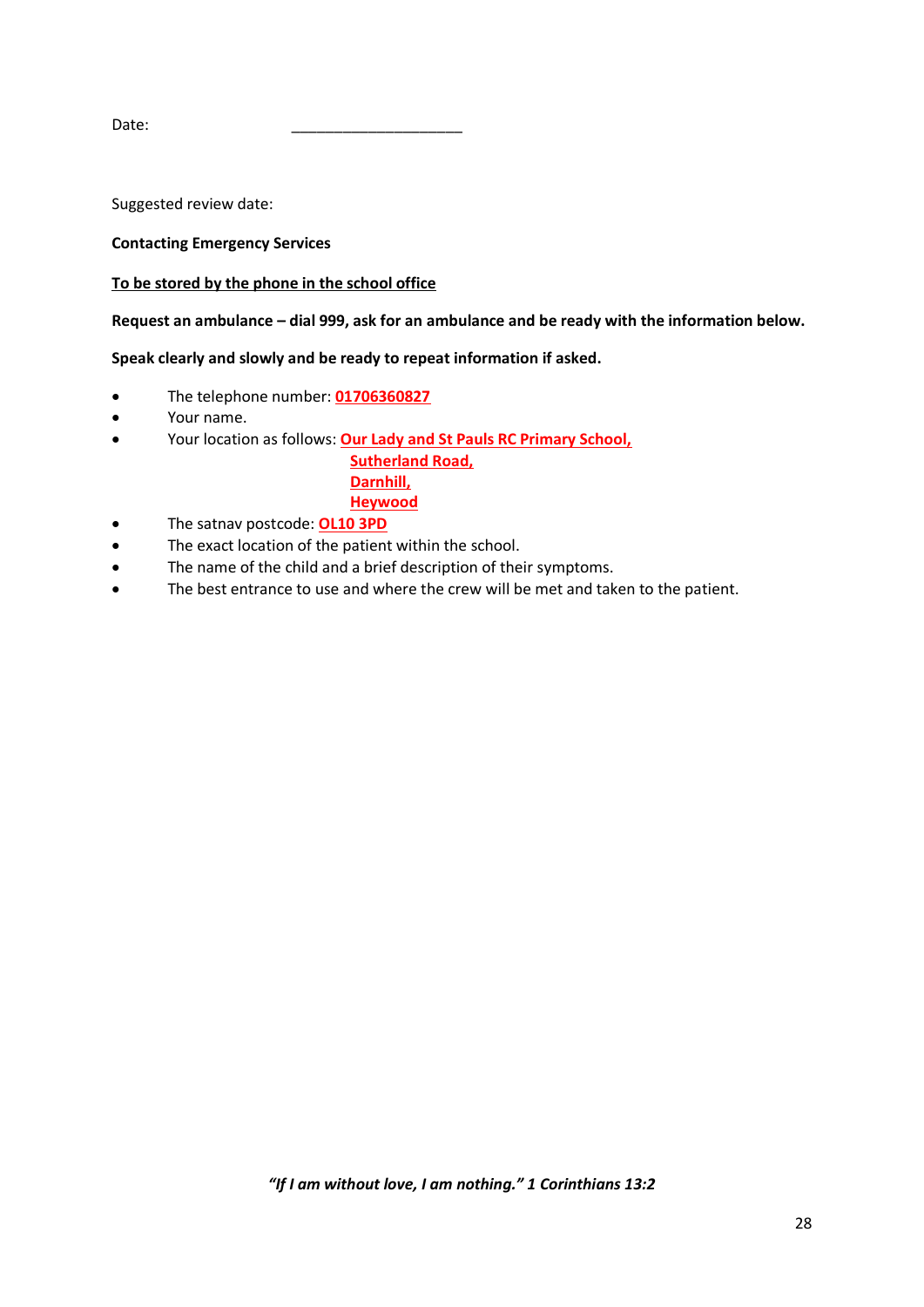#### <span id="page-28-0"></span>**Letter Inviting Parents to Contribute to Individual Healthcare Plan Development**

Dear Parent/Carer,

#### **RE: Developing an individual healthcare plan for your child**

Thank you for informing us of your child's medical condition. I enclose a copy of the school's policy for supporting pupils at school with medical conditions for your information.

A central requirement of the policy is for an individual healthcare plan to be prepared, setting out what support each pupil needs and how this will be provided. Individual healthcare plans are developed in partnership with the school, parents/carers, pupils, and the relevant healthcare professional who can advise on your child's case. The aim is to ensure that we know how to support your child effectively and to provide clarity about what needs to be done, when and by whom.

Although individual healthcare plans are likely to be helpful in the majority of cases, it is possible that not all children will require one. We will need to make judgements about how your child's medical condition impacts their ability to participate fully in school life, and the level of detail within plans will depend on the complexity of their condition and the degree of support needed.

A meeting to start the process of developing your child's individual health care plan has been scheduled for **date**. I hope that this is convenient for you and would be grateful if you could confirm whether you are able to attend or whether rescheduling is required. The meeting will include me (the Headteacher), a relevant healthcare professional and the school nurse. Please let us know if you would like us to invite another medical practitioner, healthcare professional or specialist, and provide any other evidence you would like us to consider at the meeting as soon as possible.

If you are unable to attend, it would be helpful if you could complete the attached individual healthcare plan template and return it to the school office, together with any relevant evidence, for consideration at the meeting. I would be happy for you contact me by email on office@ourladystpaulsrc.rochdale.sch.uk or to speak by phone on 01706 360827 if this would be helpful.

Yours sincerely,

Mrs M Gavin Headteacher